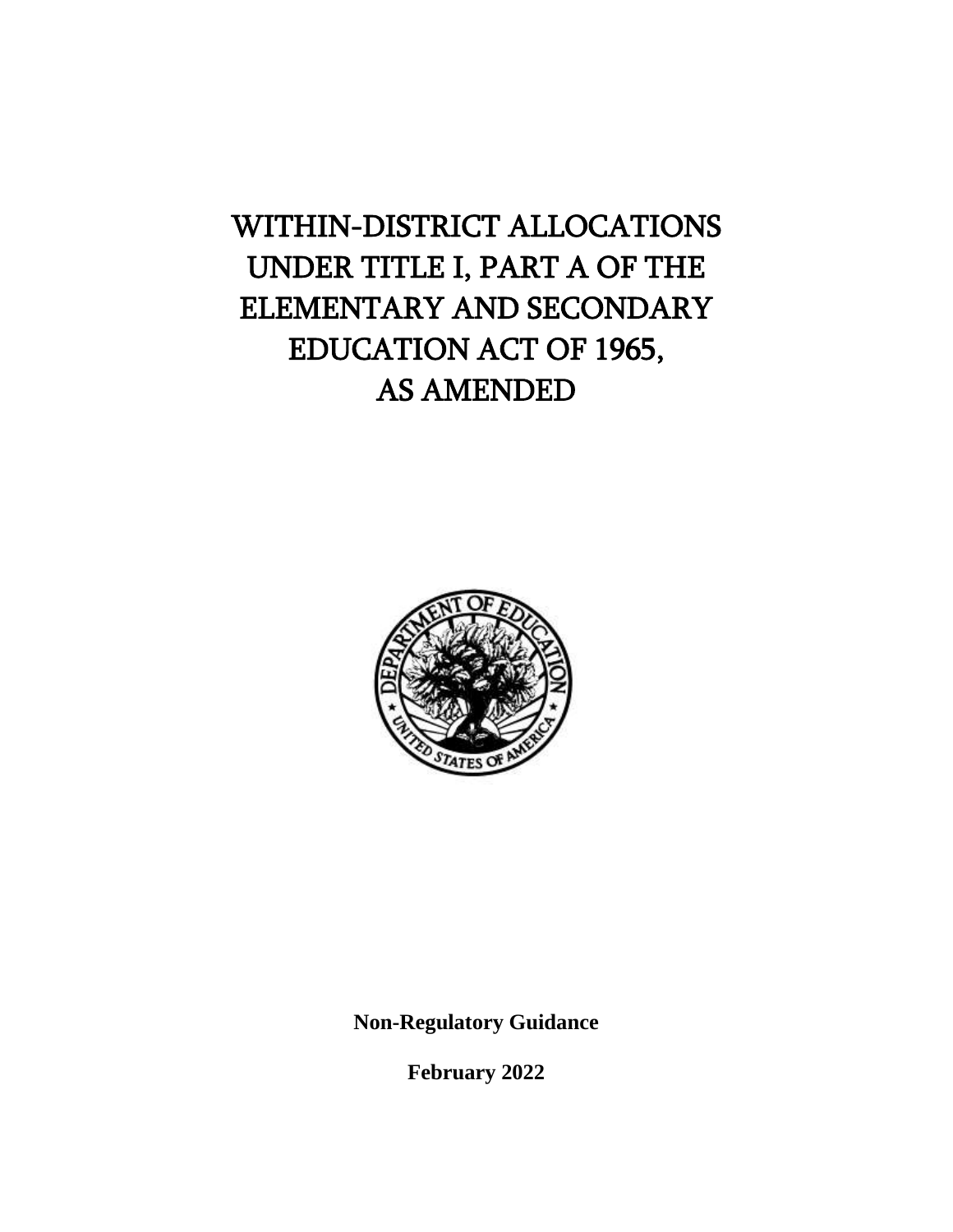| C. ADDITIONAL ALLOCATION FLEXIBILITIES PROVIDED BY THE ESEA 17                                                            |
|---------------------------------------------------------------------------------------------------------------------------|
|                                                                                                                           |
|                                                                                                                           |
| APPENDIX A: QUESTIONS AND ANSWERS ABOUT WITHIN-DISTRICT TITLE I<br>ALLOCATIONS AND THE COMMUNITY ELIGIBILITY PROVISION  1 |
| APPENDIX B: QUESTIONS AND ANSWERS ABOUT WITHIN-DISTRICT<br>ALLOCATIONS AND NEWLY OPENED OR SIGNIFICANTLY EXPANDED CHARTER |

**SCHOOLS [......................................................................................................................](#page-32-0) 1**

# **TABLE OF CONTENTS**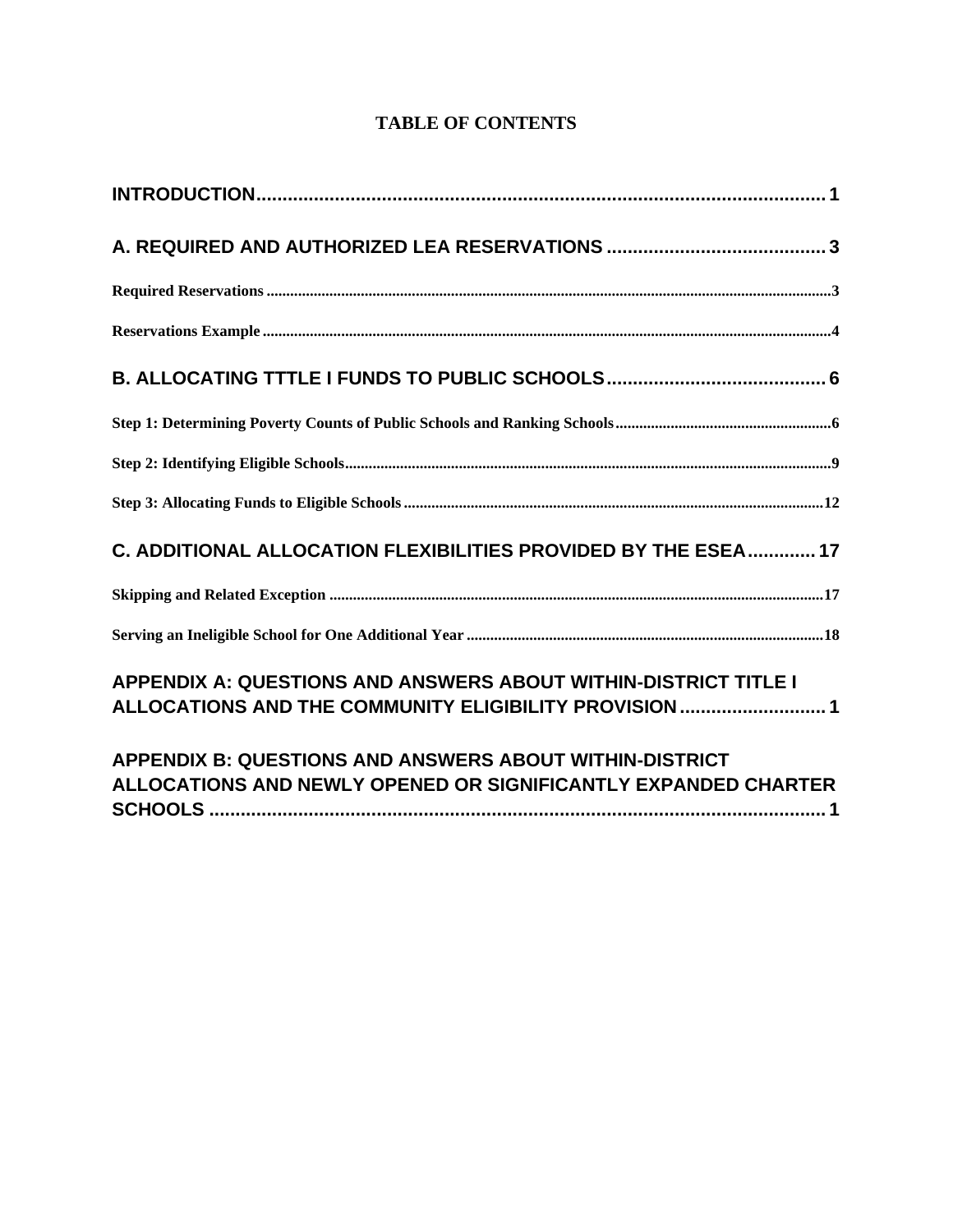## INTRODUCTION

<span id="page-2-0"></span>This non-regulatory guidance discusses provisions that govern within-district allocations under Title I, Part A (Title I) of the *Elementary and Secondary Education Act of 1965* (ESEA), as amended by the *Every Student Succeeds Act* (ESSA), and accompanying regulations in 34 C.F.R. §§ 200.64, 200.77, and 200.78.<sup>1</sup> It first addresses required and authorized reservations of Title I funds by a local educational agency (LEA) and then outlines how an LEA, with the Title I funds that remain after the reservations, identifies eligible Title I school attendance areas<sup>2</sup> and allocates Title I funds to public schools. In this document, the term "school" means an "elementary school" or "secondary school," as the ESEA defines these terms.<sup>3</sup>

The guidance in this document supersedes the following prior non-regulatory guidance issued by the U.S. Department of Education (Department) concerning statutory and technical issues related to within-district Title I allocations: the entirety of "Local Educational Agency Identification and Selection of School Attendance Areas and Schools and Allocation of Title I funds to those Areas and Schools" (August 2003), the section entitled "Title I Within-District Allocations" of the "ESSA Fiscal Changes and Equitable Services Guidance" (November 2016), and the section entitled "Within-District Allocations" of the "The Community Eligibility Provision and Selected Requirements Under Title I, Part A of the Elementary and Secondary Education Act of 1965, as Amended" (March 2015).

The Department has determined that this document contains "significant guidance" under the Office of Management and Budget's Final Bulletin for Agency Good Guidance Practices, 72 Fed. Reg. 3432 (2007). See [www.whitehouse.gov/files/omb/memoranda/2007/m07-07.pdf.](https://share.ed.gov/teams/OGC/DESAVE/Shared%20Documents/Title%20I,%20Part%20A/www.whitehouse,gov/sites/whitehouse.gov/files/omb/memoranda/2007/m07-07.pdf) Significant guidance is non-binding and does not create or impose new legal requirements. The Department is issuing this guidance to provide LEAs with information to assist them in meeting their obligations under the ESEA and implementing regulations. Other than statutory and regulatory requirements included in the document, the contents of this guidance do not have the force and effect of law and are not meant to bind the public in any way. This document is intended only to provide clarity to the public regarding existing requirements under the law or agency policies.

The Department provided a 30-day opportunity for the public to comment on this draft document and received six comments. We have taken those comments into consideration in revising the draft document. In addition, some commenters asked about related topics, including a State's role in administering the Title I program, the Title I supplement not supplant requirement, and the use of Title I funds. Please visit the Department's Title I program "resources" page for information on other relevant topics regarding implementation of a Title I program at the State

[idx?SID=6d5df3f9a5168e60511c5e581c5033a4&mc=true&node=pt34.1.200&rgn=div5.](https://www.ecfr.gov/cgi-bin/text-idx?SID=6d5df3f9a5168e60511c5e581c5033a4&mc=true&node=pt34.1.200&rgn=div5)

<sup>&</sup>lt;sup>1</sup> The ESEA is available at: https://uscode.house.gov/browse/prelim@title20/chapter70&edition=prelim. 34 C.F.R. Part 200 is available at: [https://www.ecfr.gov/cgi-bin/text-](https://www.ecfr.gov/cgi-bin/text-idx?SID=6d5df3f9a5168e60511c5e581c5033a4&mc=true&node=pt34.1.200&rgn=div5)

<sup>&</sup>lt;sup>2</sup> Section 1113(a)(2)(A) of the ESEA defines a "school attendance area" as, "in relation to a particular school, the geographical area in which the children who are normally served by that school reside."

<sup>&</sup>lt;sup>3</sup> An "elementary school" means a "nonprofit institutional day or residential school, including a public elementary charter school, that provides elementary education, as determined under State law." (ESEA section 8101(19)). A "secondary school" means a "nonprofit institutional day or residential school, including a public secondary charter school, that provides secondary education, as determined under State law, except that the term does not include any education beyond grade 12." (ESEA section 8101(45)). Depending on State law, a secondary school might include middle schools as well as high schools.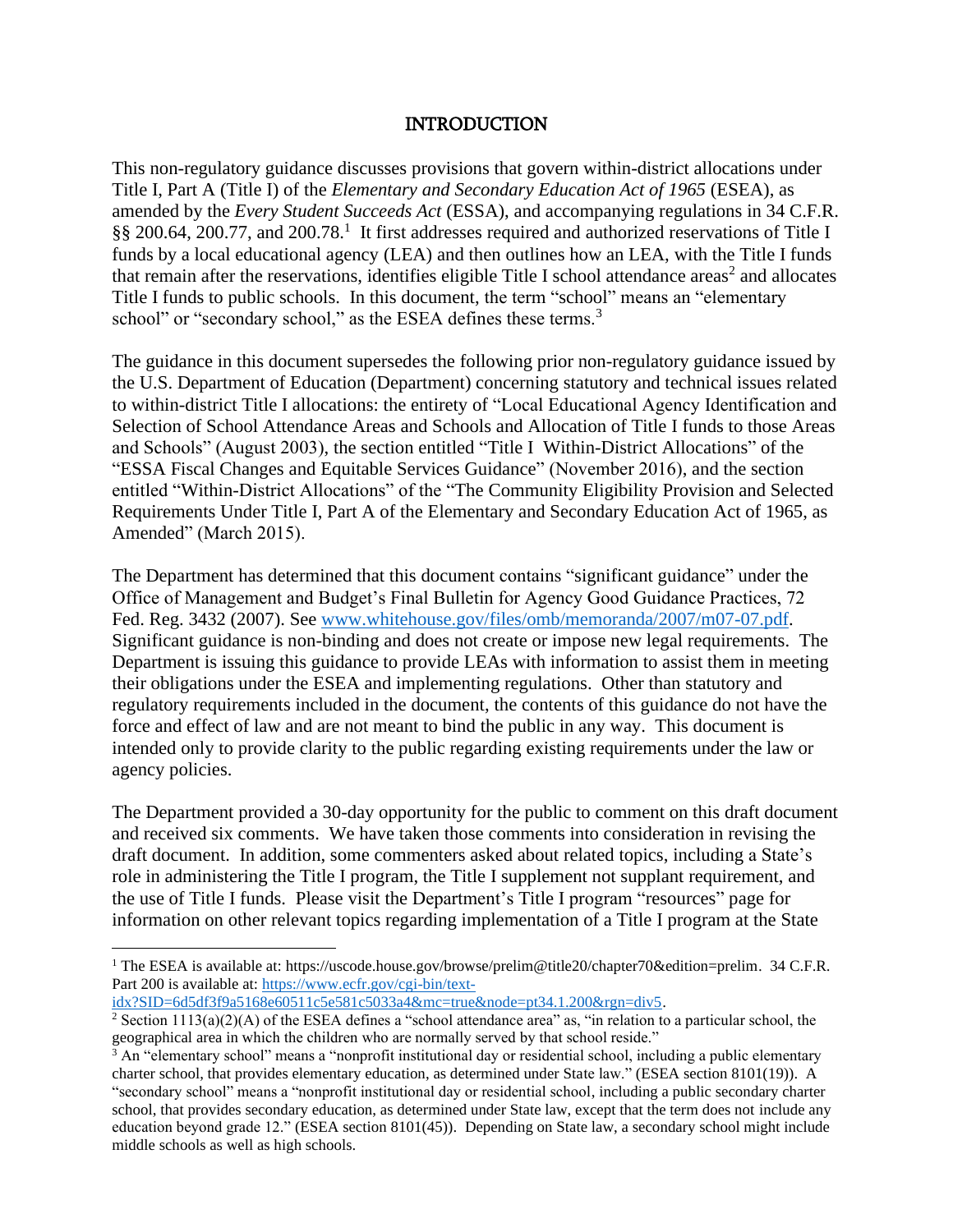and LEA level. See: [https://oese.ed.gov/offices/office-of-formula-grants/school-support-and](https://oese.ed.gov/offices/office-of-formula-grants/school-support-and-accountability/title-i-part-a-program/resources/)[accountability/title-i-part-a-program/resources/.](https://oese.ed.gov/offices/office-of-formula-grants/school-support-and-accountability/title-i-part-a-program/resources/)

If you are interested in commenting further on this document, please email your comments to [OESE.feedback@ed.gov](mailto:OESE.feedback@ed.gov) or write to the following address: Office of Elementary and Secondary Education, 400 Maryland Avenue, SW, Washington, DC 20202. For further information about the Department's guidance processes, please visit [www2.ed.gov/policy/gen/guid/significant](http://www2.ed.gov/policy/gen/guid/significant-guidance.html)[guidance.html.](http://www2.ed.gov/policy/gen/guid/significant-guidance.html)

#### **Availability of Alternate Formats**

On request, this publication is available in alternate formats, such as Braille or large print. For more information, please contact the Department's Alternate Format Center at 202-260-0818 or via e-mail at [alternateformatcenter@ed.gov.](mailto:alternateformatcenter@ed.gov)

## **Notice to Limited English Proficient Persons**

If you have difficulty understanding English, you may request language assistance services for Department information that is available to the public. These language assistance services are available free of charge. If you need more information about interpretation or translation services, please call 1-800-USA-LEARN (1-800-872-5327) (TTY: 1-800-877-8339), email us at [Ed.Language.Assistance@ed.gov,](mailto:Ed.Language.Assistance@ed.gov) or write to U.S. Department of Education, Information Resource Center, 400 Maryland Ave., SW, Washington, DC 20202.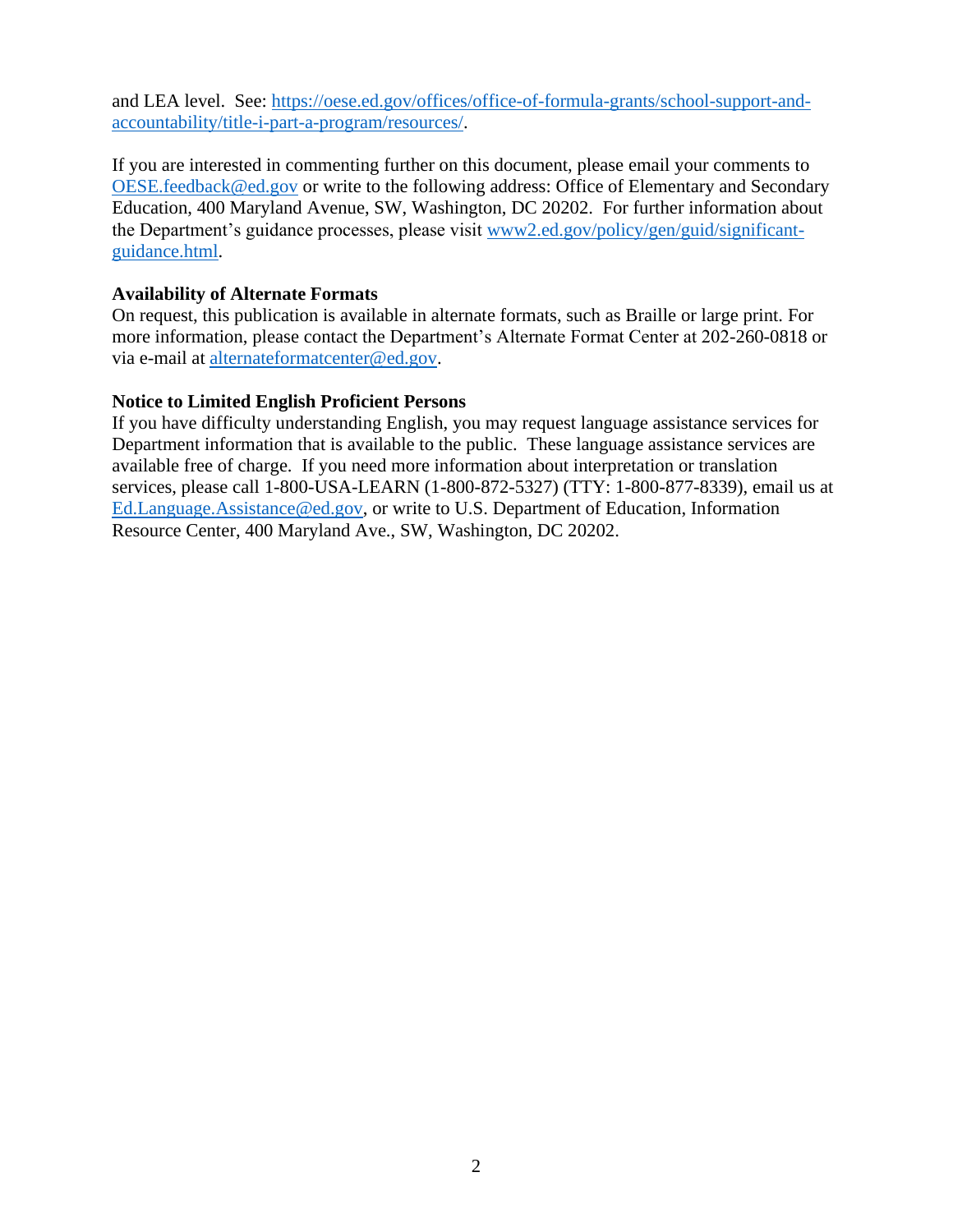# A. REQUIRED AND AUTHORIZED LEA RESERVATIONS

<span id="page-4-0"></span>Two main factors determine the amount of Title I funds that an LEA has available to allocate to public schools.<sup>4</sup> The first factor is the size of the LEA's Title I allocation (including any transfers into Title I from Title II, Part A or Title IV, Part A under ESEA section 5103). The second factor, which is discussed in this section, is the amount of funds the LEA reserves for required and authorized activities.

#### <span id="page-4-1"></span>**Required Reservations**

#### *Equitable Services for Eligible Private School Children*

An LEA that receives Title I funds must determine the proportional share of those funds available to provide Title I equitable services. (ESEA section 1117(a); 34 C.F.R. §§ 200.64(a), 200.77(d)). Section 1117(a)(4)(A)(ii) of the ESEA and 34 C.F.R. § 200.64(a)(2) require an LEA to determine the proportional share of Title I funds available for providing and administering equitable services based on the LEA's total Title I allocation prior to any expenditures or transfers of funds. This means that an LEA applies the proportion used to calculate the proportional share to its entire Title I allocation (including any Title II, Part A or Title IV, Part A funds that an LEA transfers to Title I) prior to the other required and authorized reservations discussed below.<sup>5</sup> From the proportional share for equitable services, the LEA must reserve at least one percent (if the LEA's total Title I allocation exceeds \$500,000) to provide engagement activities for parents and families of participating private school children. (ESEA sections 1116(a)(3), 1117(a)(1)(B)).

#### *Parent and Family Engagement*

Section 1116(a)(3) of the ESEA requires an LEA with a total Title I allocation that exceeds \$500,000 to reserve at least one percent of its total Title I allocation to carry out parent and family engagement activities under section 1116 of the ESEA. This amount includes reserving at least one percent of the proportional share for equitable services in order to provide equitable services to parents and families of participating private school children. Of the amount remaining after determining equitable services for parents and families of private school children, the LEA must distribute at least 90 percent to its Title I schools, giving priority to highneed schools. (ESEA section 1116(a)(3)(C)). An LEA with a Title I allocation of \$500,000 or less may, but is not required to, reserve Title I funds for parent and family engagement, although its Title I schools must carry out parent and family engagement activities under section 1116 regardless of any reservation.

*Homeless Children and Youths; Children in Local Institutions for Neglected Children* Section  $1113(c)(3)(A)$  of the ESEA and 34 C.F.R. § 200.77(a)(1)-(2) require an LEA to reserve Title I funds to provide services comparable to those provided to children in Title I schools to homeless children and youth in Title I and non-Title I schools, which may be determined based

<sup>4</sup> Unless a distinction between schools and school attendance areas is pertinent, references in this document to "schools" also means "school attendance areas."

<sup>&</sup>lt;sup>5</sup> See the Department's October 2019 Title I equitable services guidance for more information on how the ESEA requires an LEA to determine the proportional share for equitable services (available at: [https://oese.ed.gov/files/2020/03/equitable-services-guidance-100419.pdf\)](https://oese.ed.gov/files/2020/03/equitable-services-guidance-100419.pdf).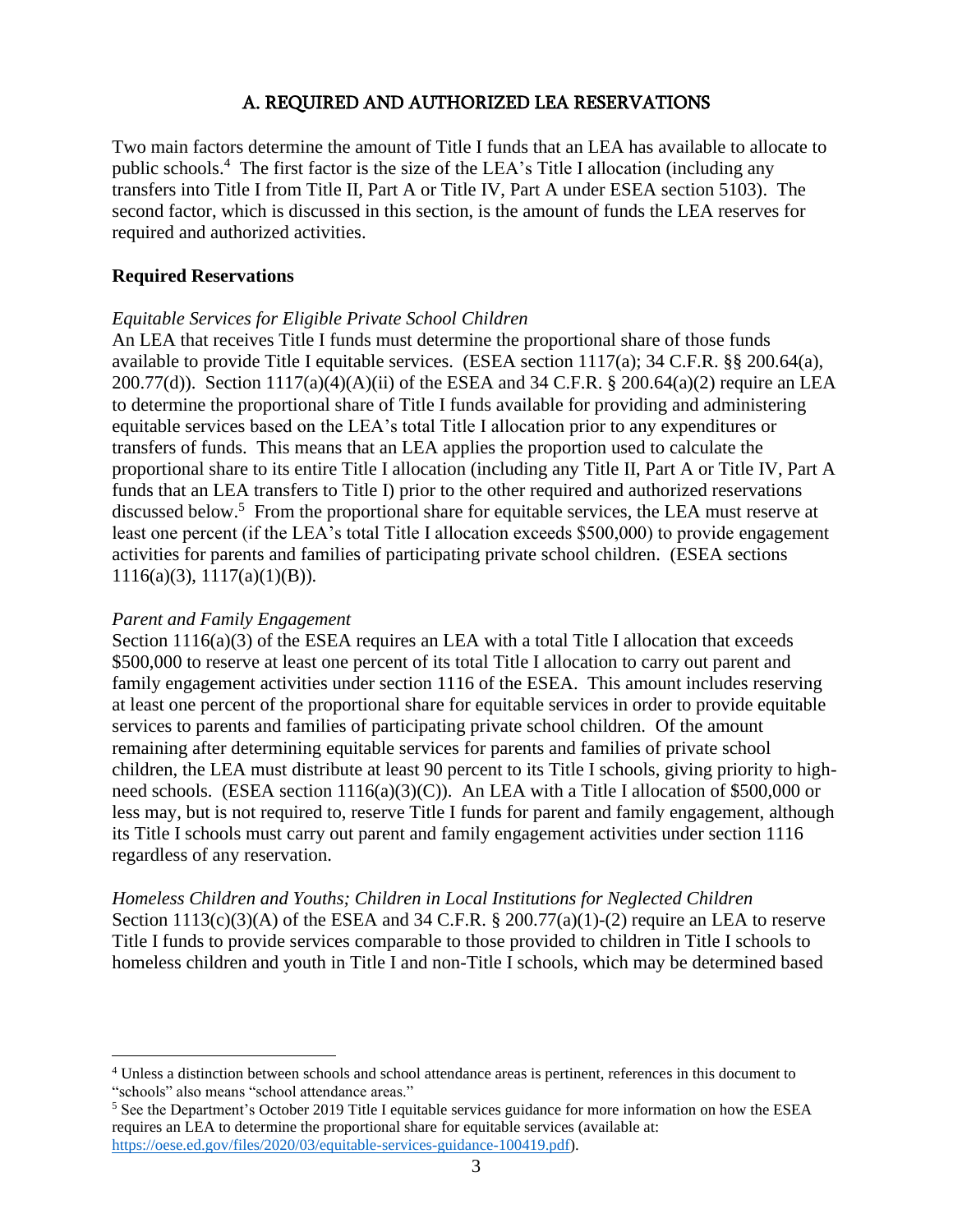on a needs assessment (ESEA section  $1113(c)(3)(C)$ ), <sup>6</sup> and to children in local institutions for neglected children. The ESEA requires an LEA to determine the amount of these reservations based on its total Title I allocation prior to any allowable expenditures or transfers of funds. (ESEA section 1113(c)(3)(B); 34 C.F.R. § 200.77(a)(4)).

# **Authorized Reservations**

In addition to the required Title I reservations, an LEA, at its discretion, may reserve funds for:

- $\triangleright$  Children in local institutions for delinquent children and neglected or delinquent children in community-day programs (ESEA section 1113(c)(3)(A)(iii); 34 C.F.R.  $§$  200.77(a)(3));
- ➢ Financial incentives and rewards to teachers who serve students in Title I schools identified for comprehensive support and improvement or implementing targeted support and improvement plans under section 1111(d) of the ESEA for the purpose of attracting and retaining qualified and effective teachers, in an amount that does not exceed five percent of the LEA's total Title I allocation<sup>7</sup> (ESEA section  $1113(c)(4)$ ; 34 C.F.R.  $§$  200.77(b));
- ➢ Administration of Title I programs for public school children, including the option of paying for variations in personnel costs, such as seniority pay differentials or fringe benefit differentials, as LEA-wide administrative costs, rather than as part of the funds allocated to schools  $(34 \text{ C.F.R. } § 200.77(e))^8$ ; and
- ➢ Other authorized activities, such as early childhood education, school improvement, and coordinated services. (ESEA section  $1113(c)(5)$ ; 34 C.F.R. § 200.77(f)).

# <span id="page-5-0"></span>**Reservations Example**

The following example illustrates how, for an LEA with a total Title I allocation of \$5,000,000, making the required and authorized reservations discussed above results in the amount available to allocate to public schools. The ESEA requires an LEA to base the reservations described in steps 1-3 on its total Title I allocation.

**Step 1:** The LEA determines the proportional share of Title I funds that it must reserve for Title I equitable services. In this example, 10 percent of children from low-income families who reside in the LEA's Title I public school attendance areas attend private schools. Therefore, the LEA must allocate 10 percent of its total allocation for equitable services (i.e., the proportional share). This amount includes the amount required for parent and family engagement for families of participating private school children (Step 1 of Table 1).

<sup>6</sup> See the Department's August 2018 Homeless Education guidance for more information about the required Title I reservation to serve homeless children and youth (available at:

[https://oese.ed.gov/files/2020/02/160240ehcyguidanceupdated082718-3.docx\)](https://oese.ed.gov/files/2020/02/160240ehcyguidanceupdated082718-3.docx).

 $^7$  An LEA may also use Title II, Part A funds to recruit, hire, and retain effective teachers, particularly in lowincome schools with high percentages of ineffective teachers and high percentages of students who do not meet the challenging State academic standards (ESEA section 2103(b)(3)(B)).

<sup>8</sup> Although there is not a specific percentage limitation on the amount of Title I funds an LEA may reserve for administration, under 2 C.F.R. §§ 200.403(a) and 200.405 the amount reserved must be "necessary and reasonable" for the performance of Title I and be allocable to the Title I program.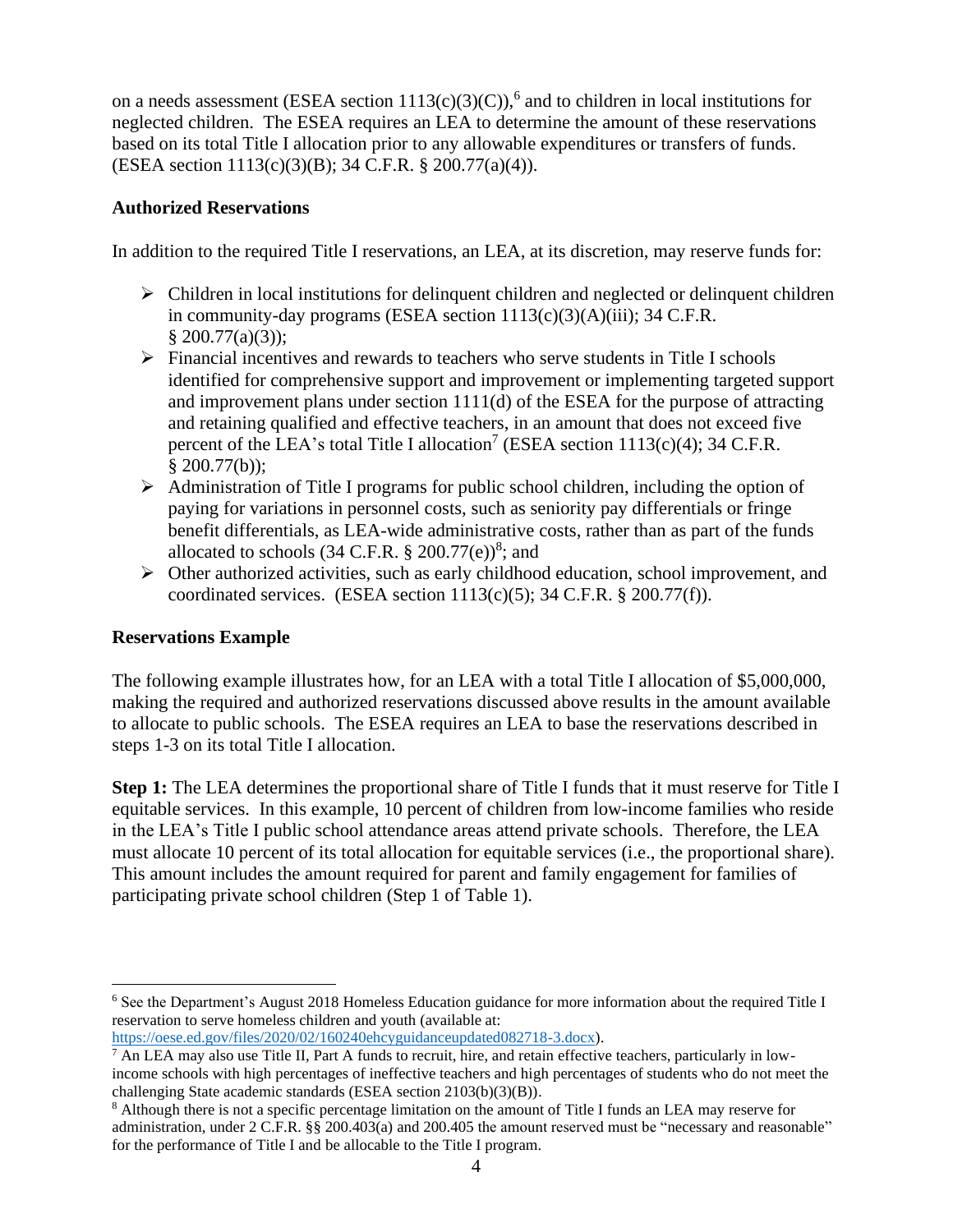**Step 2a:** The LEA determines the amount of Title I funds to reserve for homeless children and youth. This amount must be based on the LEA's total Title I allocation. (ESEA section 1113(c)(3)(B)) (Step 2a of Table 1).

**Step 2b:** The LEA determines the amount of Title I funds to reserve for children in local institutions for neglected children. This amount must be based on the LEA's total Title I allocation. (ESEA section  $1113(c)(3)(B)$ ) (Step 2b of Table 1).

**Step 3:** The LEA determines the amount it must (as applicable) reserve for parent and family engagement under ESEA section  $1116(a)(3)(A)$  and, based on the proportional share for public school children (i.e., 90 percent in this example), reserves funds from that amount for public school parent and family engagement (Step 3 of Table 1).

**Step 4:** From its remaining funds, the LEA makes other authorized reservations (e.g., administration) for public school Title I children (Step 4 of Table 1).

**Step 5:** As described in the next section, the LEA must allocate its remaining funds (\$3,000,000, as shown in Step 5 of Table 1) to eligible public schools in accordance with ESEA section 1113 and 34 C.F.R. § 200.78.

#### **Table 1: Determination by an LEA with a Title I Allocation of \$5,000,000 of the Amount Available to Allocate to Public Schools After Making Required and Authorized Title I Reservations**

| <b>Step</b>    | <b>Activity</b>                                                      | <b>Amount</b>                                                                                                            | <b>Basis</b>                                                                                                                                                                                                           | <b>Amount of</b><br><b>Allocation</b><br><b>Remaining After</b><br><b>Step</b> |
|----------------|----------------------------------------------------------------------|--------------------------------------------------------------------------------------------------------------------------|------------------------------------------------------------------------------------------------------------------------------------------------------------------------------------------------------------------------|--------------------------------------------------------------------------------|
| 1              | Equitable services<br>and administration<br>of equitable<br>services | \$500,000 (includes<br>\$5,000 to reflect the<br>proportional share of<br>parent and family<br>engagement reservation)   | Equitable share calculation<br>based on the LEA's total Title I<br>allocation (\$5,000,000 *<br>10 percent)                                                                                                            | \$4,500,000                                                                    |
| 2a             | Homeless children<br>and youth                                       | \$525,000                                                                                                                | Needs assessment and the<br>LEA's total Title I allocation                                                                                                                                                             | \$3,975,000                                                                    |
| 2 <sub>b</sub> | Children in local<br>institutions for<br>neglected children          | \$325,000                                                                                                                | Needs assessment and the<br>LEA's total Title I allocation                                                                                                                                                             | \$3,650,000                                                                    |
| 3              | Public school<br>parent and family<br>engagement<br>reservation      | \$45,000 (based on one<br>percent of \$5,000,000<br>less \$5,000 for families<br>of private school<br>children in Row 1) | Statutory requirement that an<br>LEA with an allocation that<br>exceeds \$500,000 reserve one<br>percent or more and the LEA's<br>total Title I allocation (less<br>amount for families of private<br>school children) | \$3,605,000                                                                    |
| 4              | Other authorized<br>reservations                                     | \$605,000                                                                                                                | Statute and regulations                                                                                                                                                                                                | \$3,000,000                                                                    |
| 5              | Amount remaining<br>to allocate to public<br>schools                 | \$3,000,000                                                                                                              | Allocations to schools with the<br>funds remaining after the<br>required and authorized<br>reservations                                                                                                                | \$0                                                                            |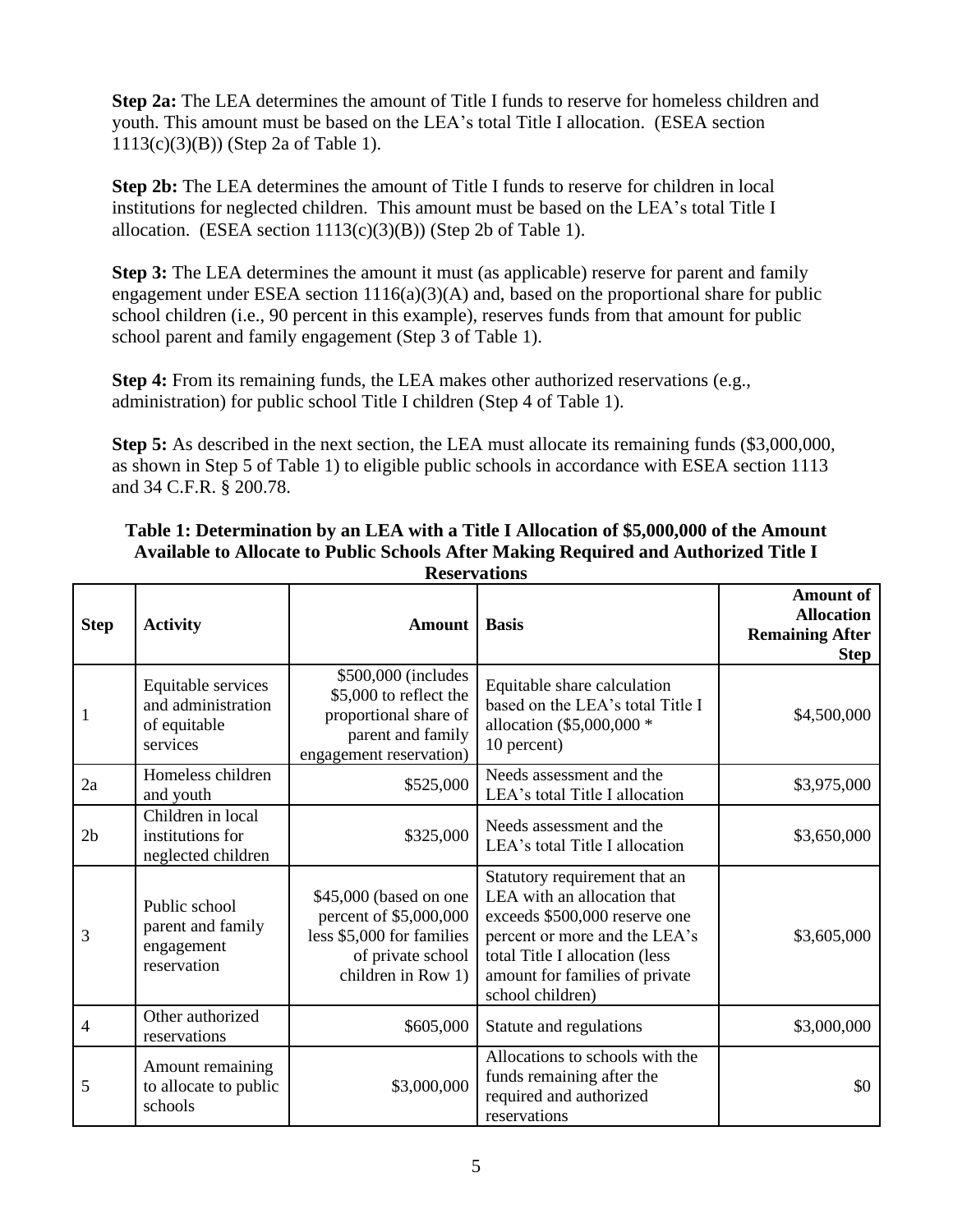# B. ALLOCATING TTTLE I FUNDS TO PUBLIC SCHOOLS

<span id="page-7-0"></span>The following section summarizes the requirements that apply to an LEA with an enrollment of 1,000 students or more in section 1113 of the ESEA and 34 C.F.R. § 200.78 for identifying Title I-eligible schools and allocating Title I funds to those schools. An LEA with an enrollment of fewer than 1,000 students does not have to follow the requirements of section 1113 of the ESEA and 34 C.F.R. § 200.78 that pertain to determining which of its schools receive Title I funds and the amount of their allocations. (ESEA section  $1113(a)(6)$ ). Such an LEA may use other criteria, such as academic performance or the grade span of its schools to determine which of its schools receive Title I funds, or it may choose to allocate Title I funds to all of its schools. Similarly, if an LEA consists of only one school, the LEA does not have to follow the requirements of section 1113 of the ESEA and 34 C.F.R. § 200.78 that pertain to determining which of its schools receive Title I funds and the amount of their allocations because its only school will receive the amount the LEA has available to allocate to public schools.

# <span id="page-7-1"></span>**Step 1: Determining Poverty Counts of Public Schools and Ranking Schools**

Section  $1113(a)(3)$  of the ESEA and 34 C.F.R. § 200.78(a)(1) require an LEA to rank all of its school attendance areas according to their percentage of public school children from low-income families. ESEA section  $1113(b)(1)(B)$  also permits an LEA to rank its schools according to their percentage of public school children from low-income families enrolled in the schools. (In addition, in order for an LEA to rank all schools, to the extent the LEA has a school that is not associated with a specific attendance area, such as a magnet school that serves children from multiple school attendance areas in the LEA, the LEA must rank such a school based on its percentage of public school children from low-income families enrolled.) Under section  $1113(a)(5)(A)$  of the ESEA, an LEA must use the same measure of poverty to:

- $\triangleright$  Identify eligible school attendance areas and schools;
- ➢ Rank areas and schools; and
- ➢ Determine the allocation for each area and school.

# Determining School Poverty Counts and Ranking: In General

To determine the number of public school children from low-income families, section  $1113(a)(5)(A)$  of the ESEA provides an LEA the option to use the number of public school children:

- ➢ Eligible for free or reduced-priced lunch (FRPL) under the *Richard B. Russell National School Lunch Act* (including children counted through the Community Eligibility Provision<sup>9</sup>).
- $\triangleright$  In families receiving assistance under the State program funded under Title IV, Part A of the *Social Security Act* (Temporary Assistance for Needy Families).
- ➢ Eligible to receive medical assistance under the Medicaid program.

<sup>9</sup> For additional information with respect to within-district Title I allocations and FRPL data for LEAs that participate in the Community Eligibility Provision (CEP), see Appendix A. The information in Appendix A comes from the Department's March 2015 Title I CEP guidance (available at: [https://www2.ed.gov/programs/titleiparta/15-](https://www2.ed.gov/programs/titleiparta/15-0011.doc) [0011.doc\)](https://www2.ed.gov/programs/titleiparta/15-0011.doc).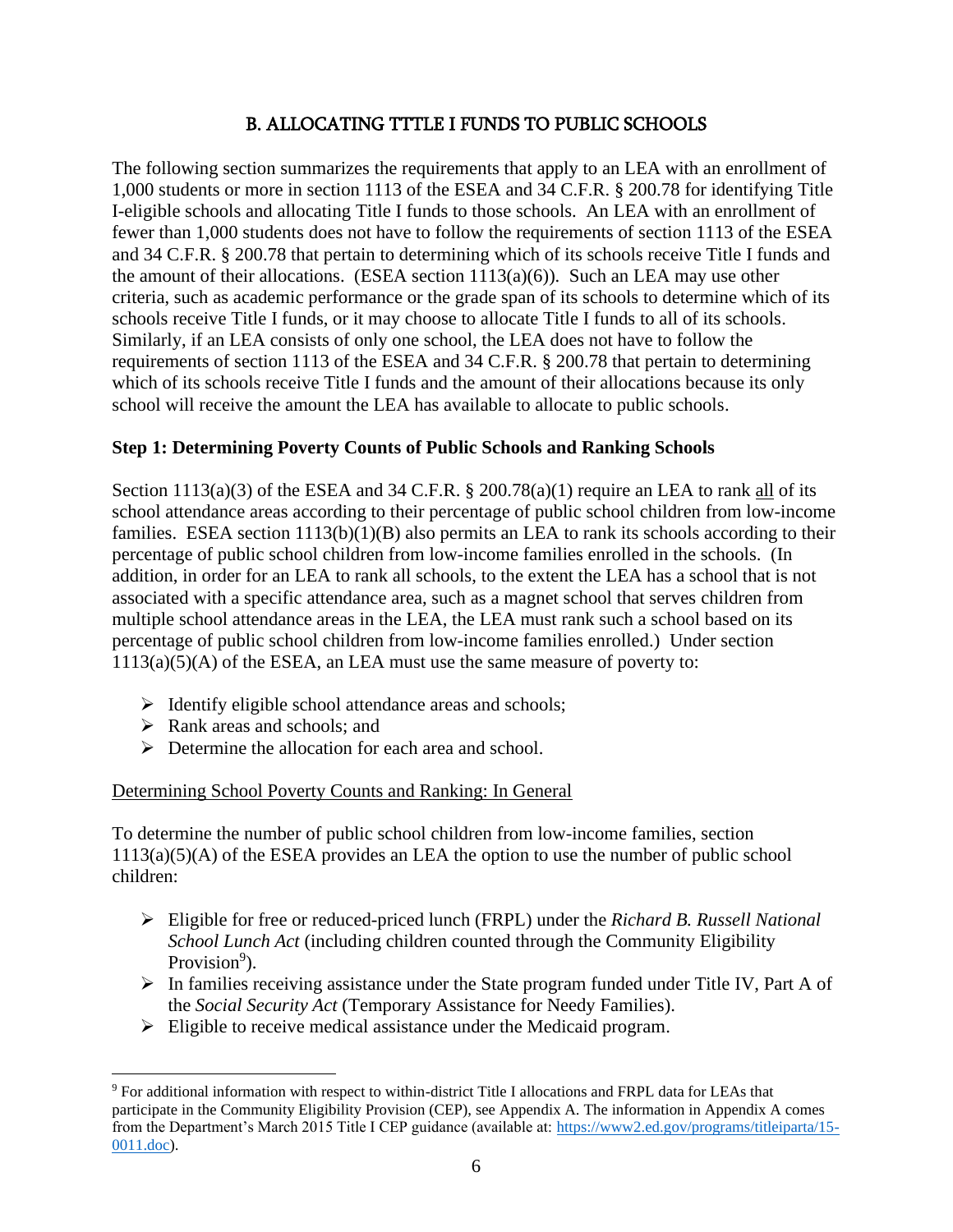- ➢ Ages 5-17 in poverty as counted in the most recent LEA-level census poverty data approved by the Department. Note: Because census data are generally not available at the school level, if an LEA uses this measure, it would most likely be part of a composite with one or more of the above measures.
- $\triangleright$  Counted by the LEA using a composite of any of the above measures.

# *Year of data in general*

An LEA uses the most recently available data, which will be from the previous school year in most cases. For example, with respect to Title I school allocations for the 2020-2021 school year, an LEA that uses FRPL data generally would have used data collected during the 2019- 2020 school year. COVID-19 has resulted in exceptions, as the Department describes in its Fact Sheet, "Successfully Implementing State-Administered Programs in ESEA without Complete National School Lunch Program Data from School Years 2020-2021 and 2021-2022" (available at: [https://oese.ed.gov/files/2022/01/ED-USDA-Fact-Sheet-Revised-1-12-2022.pdf\)](https://oese.ed.gov/files/2022/01/ED-USDA-Fact-Sheet-Revised-1-12-2022.pdf).

#### *Year of data exception for newly opened and significantly expanded charter schools*

Section 4306 of the ESEA and 34 C.F.R. part 76, subpart H provide an exception for a charter school that newly opens or significantly expands its enrollment by November 1 of the current school year and provides written notice to its LEA pursuant to 34 C.F.R. § 76.788(a) at least 120 days in advance of the opening or expansion. Specifically, the LEA must determine such a school's Title I allocation based on current year data and provide the school its allocation within five months of the school's opening or expansion. (ESEA section 4306(a); 34 C.F.R. § 76.792(a)). Thus, for the 2020-2021 school year, an LEA would determine a newly opened or significantly expanded charter school's final Title I allocation based on poverty data collected in the 2020-2021 school year. In addition, for each charter school opening or significantly expanding its enrollment:

- ➢ After November 1 but before February 1 of an academic year, an LEA must ensure that the charter school receives at least a *pro rata* portion of its Title I allocation on or before the date the LEA allocates funds to other public schools for the succeeding year. (ESEA section 4306(b)(2); 34 C.F.R. §§ 76.792(b), 76.793(b)(1)).
- ➢ On or after February 1, an LEA may choose to provide the charter school with a *pro rata*  portion of its Title I allocation. (34 C.F.R. § 76.792(c)).

(For more information, see Appendix B.)

#### Ranking Example Based on School Poverty Percentage

The following example shows the poverty rankings of schools by an LEA that uses FRPL as its poverty measure. In this example, the LEA ranks its schools in order of poverty without regard to the grade span that they serve.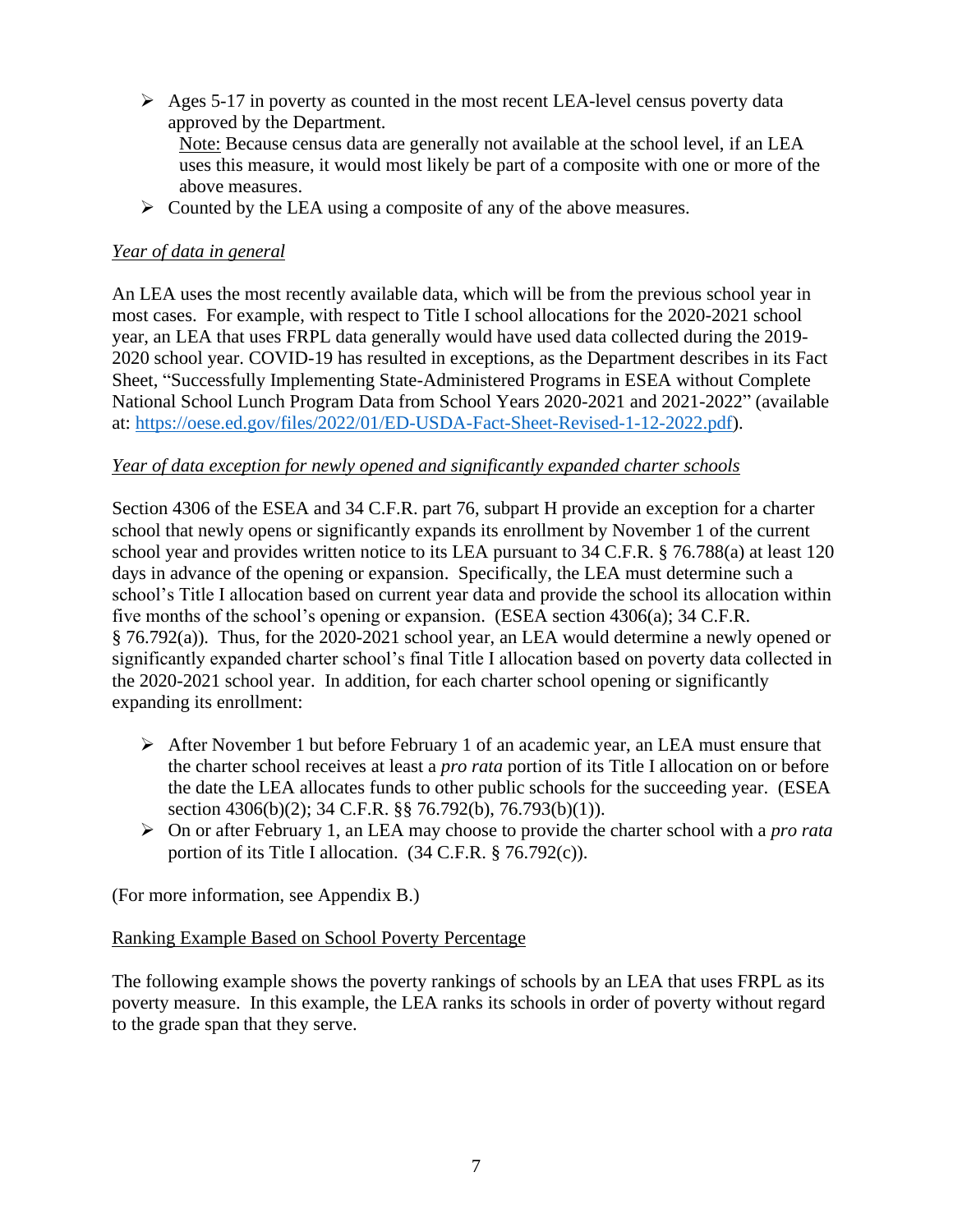| <b>Public</b><br><b>School</b> | <b>Grades Served</b> | <b>Enrollment</b> | <b>Eligible for FRPL</b> | <b>Poverty Percentage</b> |
|--------------------------------|----------------------|-------------------|--------------------------|---------------------------|
| A                              | $K-5$                | 600               | 456                      | 76.0%                     |
| G                              | $K-5$                | 425               | 200                      | 47.1%                     |
| $\mathcal{C}$                  | $K-5$                | 400               | 185                      | 46.3%                     |
| D                              | $K-5$                | 450               | 190                      | 42.2%                     |
| $\mathbf O$                    | $6 - 8$              | 750               | 300                      | 40.0%                     |
| $\, {\bf B}$                   | $K-5$                | 500               | 195                      | 39.0%                     |
| $\mathbf F$                    | $K-5$                | 400               | 150                      | 37.5%                     |
| $\mathbf I$                    | $K-5$                | 560               | 200                      | 35.7%                     |
| E                              | $K-5$                | 450               | 160                      | 35.6%                     |
| H                              | $K-5$                | 600               | 206                      | 34.3%                     |
| N                              | $6 - 8$              | 800               | 260                      | 32.5%                     |
| ${\bf P}$                      | $6 - 8$              | 840               | 250                      | 29.8%                     |
| $Q^*$                          | $9 - 12$             | 2,600             | 700                      | 26.9%                     |
| M                              | $K-5$                | 450               | 100                      | 22.2%                     |
| L                              | $K-5$                | 425               | 75                       | 17.6%                     |
| J                              | $K-5$                | 420               | 70                       | 16.7%                     |
| $\bf K$                        | $K-5$                | 395               | 65                       | 16.5%                     |
| <b>LEA Totals</b>              |                      | 11,065            | 3,762                    | 34.0%                     |

**Table 2. Ranking Schools by Their Poverty Percentage**

\* Highlighted to compare poverty percentage to feeder pattern example in Table 3

# Determining School Poverty Counts and Ranking: Option for Secondary Schools

To determine the number of public school children from low-income families in a secondary school, section  $1113(a)(5)(B)$  of the ESEA and 34 C.F.R. § 200.78(a)(2) provide an LEA the option to use one of the measures described above or a feeder pattern by applying the average percentage of public school children from low-income families enrolled in the elementary schools that feed into one or more secondary schools to the number of children enrolled in the secondary school.<sup>10</sup> If a State recognizes separate middle and high schools, an LEA may use poverty percentages from both the elementary and middle schools that feed into a high school or from just the middle schools to determine the number of public school children from low-income families in the high school; similarly, an LEA may use poverty percentages from elementary schools that feed into a middle school to determine the count of children from low-income families in the middle school. Before an LEA may use feeder patterns to determine the poverty percentage of secondary schools, the LEA must conduct outreach to its secondary schools to inform them of the option and a majority of its secondary schools must approve the use of feeder patterns. (ESEA section  $1113(a)(5)(C)$ ).

Using the LEA from the previous table, which uses FRPL as its poverty measure, the following example shows how the LEA, which for the purpose of this example is in a State that defines a secondary school as one that provides education in grades 9-12, determines the poverty count of

 $10$  An "elementary school" means a "nonprofit institutional day or residential school, including a public elementary charter school, that provides elementary education, as determined under State law." (ESEA section 8101(19)). A "secondary school" means a "nonprofit institutional day or residential school, including a public secondary charter school, that provides secondary education, as determined under State law, except that the term does not include any education beyond grade 12." (ESEA section 8101(45)). Depending on State law, a secondary school might include middle schools as well as high schools.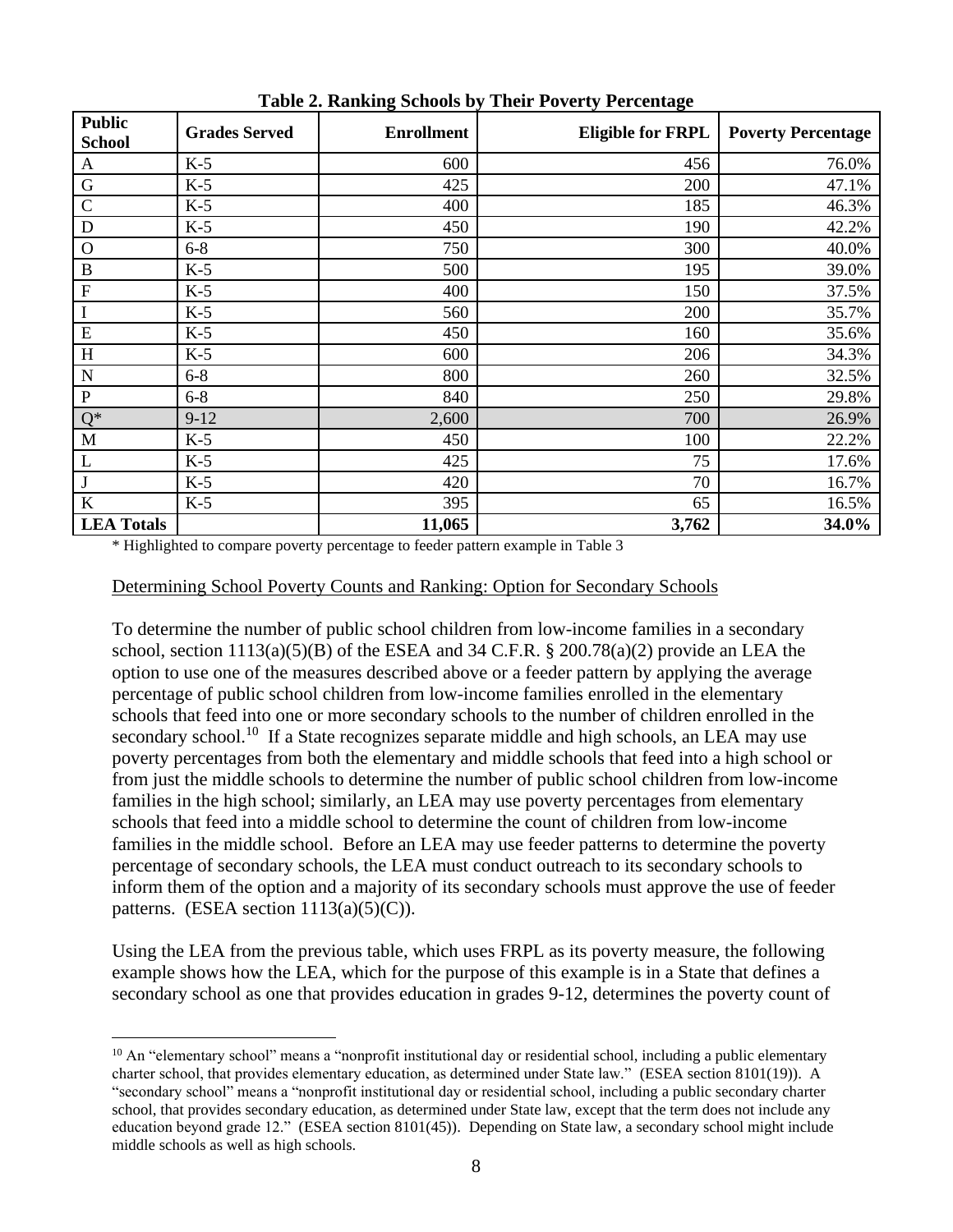its only secondary school (the high school) using a feeder pattern based on poverty data of its K-5 and 6-8 schools. (If a State also considers other grades, such as grades 6-8 as part of secondary education, then the ESEA authorizes an LEA to use a feeder pattern for a school that serves those grades because it is also a secondary school under State law.)

*Step 1: Add the FRPL counts and enrollment counts of the LEA's K-5 and 6-8 schools: FRPL sum = 3,062; Enrollment sum = 8,465*

*Step 2: Divide the FRPL sum by the enrollment sum to determine the poverty percentage and then multiply the quotient by the high school's enrollment to determine the number of children from low-income families in the high school:*

> *3,062÷8,465 = 36.2% 36.2 percent \* 2,600 = 941 children from low-income families*

As a result of using the feeder pattern, the high school is ranked higher in the LEA's school poverty rankings in Table 3 compared to its ranking in the previous example shown in Table 2.

| <b>Public School</b> | ັ<br><b>Grades Served</b> | <b>Enrollment</b> | <b>Eligible for FRPL</b> | <b>Poverty Percentage</b> |
|----------------------|---------------------------|-------------------|--------------------------|---------------------------|
| A                    | $K-5$                     | 600               | 456                      | 76.0%                     |
| G                    | $K-5$                     | 425               | 200                      | 47.1%                     |
| $\mathcal{C}$        | $K-5$                     | 400               | 185                      | 46.3%                     |
| D                    | $K-5$                     | 450               | 190                      | 42.2%                     |
| $\mathbf O$          | $6 - 8$                   | 750               | 300                      | 40.0%                     |
| $\, {\bf B}$         | $K-5$                     | 500               | 195                      | 39.0%                     |
| ${\bf F}$            | $K-5$                     | 400               | 150                      | 37.5%                     |
| $Q^*$                | $9 - 12$                  | 2,600             | 941                      | 36.2%                     |
|                      | $K-5$                     | 560               | 200                      | 35.7%                     |
| ${\bf E}$            | $K-5$                     | 450               | 160                      | 35.6%                     |
| H                    | $K-5$                     | 600               | 206                      | 34.3%                     |
| N                    | $6 - 8$                   | 800               | 260                      | 32.5%                     |
| ${\bf P}$            | $6 - 8$                   | 840               | 250                      | 29.8%                     |
| M                    | $K-5$                     | 450               | 100                      | 22.2%                     |
| L                    | $K-5$                     | 425               | 75                       | 17.6%                     |
|                      | $K-5$                     | 420               | 70                       | 16.7%                     |
| $\bf K$              | $K-5$                     | 395               | 65                       | 16.5%                     |
| <b>LEA Totals</b>    |                           | 11,065            | 4,003                    | 36.2%                     |

**Table 3. Feeder Pattern for a High School**

<span id="page-10-0"></span>\*Highlighted to compare poverty percentage to example in Table 2

#### **Step 2: Identifying Eligible Schools**

#### Determining School Eligibility on an LEA-Wide Basis

Under sections  $1113(a)(2)(B)$  and  $1113(b)(1)(A)$  of the ESEA, a school is eligible for Title I funds if its poverty percentage is as high as the LEA's poverty percentage or, at the LEA's discretion, at least 35 percent. For example, if an LEA's poverty percentage is 30 percent, any school in the LEA that has a poverty percentage of at least 30 percent is eligible. In contrast, for example, in an LEA with a poverty percentage of 40 percent or greater, the schools that are eligible for Title I are those with a poverty percentage that equals or exceeds the LEA's poverty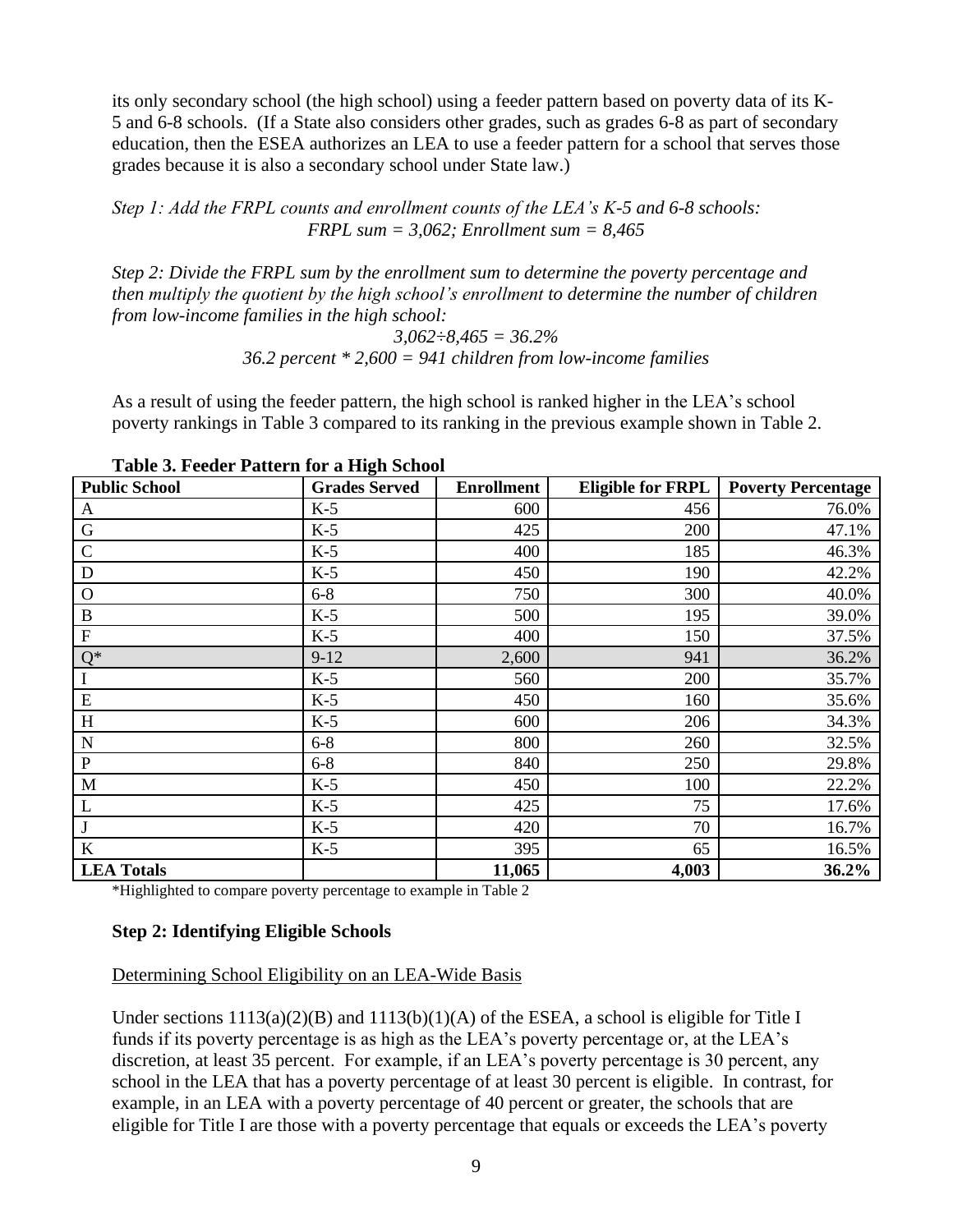percentage unless the LEA chooses to make eligible all schools with a poverty percentage of 35 percent or more. As discussed below under allocations, meeting the eligibility criteria does not guarantee that a school will receive Title I funds from its LEA. Receipt of funds depends on the amount of an LEA's allocation and school poverty rankings, the per-pupil amount the LEA allocates to each school (e.g., an LEA may allocate more per pupil to schools with higher poverty percentages), and, in some cases, the grades that a school serves (e.g., an LEA may allocate more per pupil to elementary schools than high schools).

Based on the data in Table 2, Schools A, G, C, D, O, B, F, I, E, and H are eligible because their poverty percentage is as high as the LEA's poverty percentage of 34.0 percent. Based on the data in Table 3, Schools A, G, C, D, O, B, F, Q, I, and E are eligible because their poverty percentage is at least 35 percent, even though Schools I and E are below the LEA's poverty percentage of 36.2 percent. Table 3 also shows how the use of the feeder pattern data results in School Q's gaining eligibility. In contrast, in Table 2, School Q is ineligible for Title I funds because its poverty percentage is below the LEA's poverty percentage of 34 percent. Conversely, School H is no longer eligible in Table 3 because its poverty percentage is below 35 percent and the LEA's poverty percentage. (In Table 3, the LEA's poverty percentage is higher than in Table 2 due to the use of the feeder pattern for its secondary school.)

#### Determining School Eligibility Among Schools with a Poverty Percentage of 75 Percent or Less

After an LEA has ranked all of its schools by percentage of poverty, section  $1113(a)(3)(A)$  of the ESEA requires the LEA to first allocate, in rank order of poverty, Title I funds to its schools above 75 percent poverty, including any middle schools or high schools. Thus, before an LEA can decide how to determine eligibility for any school with a poverty percentage that does not exceed 75 percent, it must allocate Title I funds to all its schools above 75 percent poverty. In Table 3, for example, the LEA must first allocate funds to School A.

#### *Option for Certain High Schools*

Under section 1113(a)(3)(B) of the ESEA, after serving all schools above 75 percent poverty, if funds remain, an LEA may choose to serve high schools with a poverty percentage between 50 percent and 75 percent in rank order of poverty. The implementation of this option occurs before serving any other grade span.

#### *Grade-Span Option*

Under section  $1113(a)(4)$  of the ESEA and 34 C.F.R. § 200.78(a)(3), after an LEA has served all of its schools with a poverty rate above 75 percent, if funds remain, the LEA may serve lowerranked eligible schools. To determine eligibility among these schools, in addition to the districtwide ranking method illustrated above, an LEA may choose which grade span(s) to serve and determine eligibility within grade spans. In doing so, the LEA may use its district-wide percentage of poverty or the percentage of poverty of the relevant grade span(s). (34 C.F.R. § 200.78(a)(3)). If an LEA uses grade spans and the poverty percentage for that grade span is above 35 percent, the LEA may also identify as eligible any school in the relevant grade span with a poverty percentage of at least 35 percent. (ESEA section  $1113(b)(1)(A)$ ).

This example shows how the LEA from Tables 2 and 3 determines eligibility on a grade-span basis for its schools with a poverty percentage of 75 percent or below that are in a grade span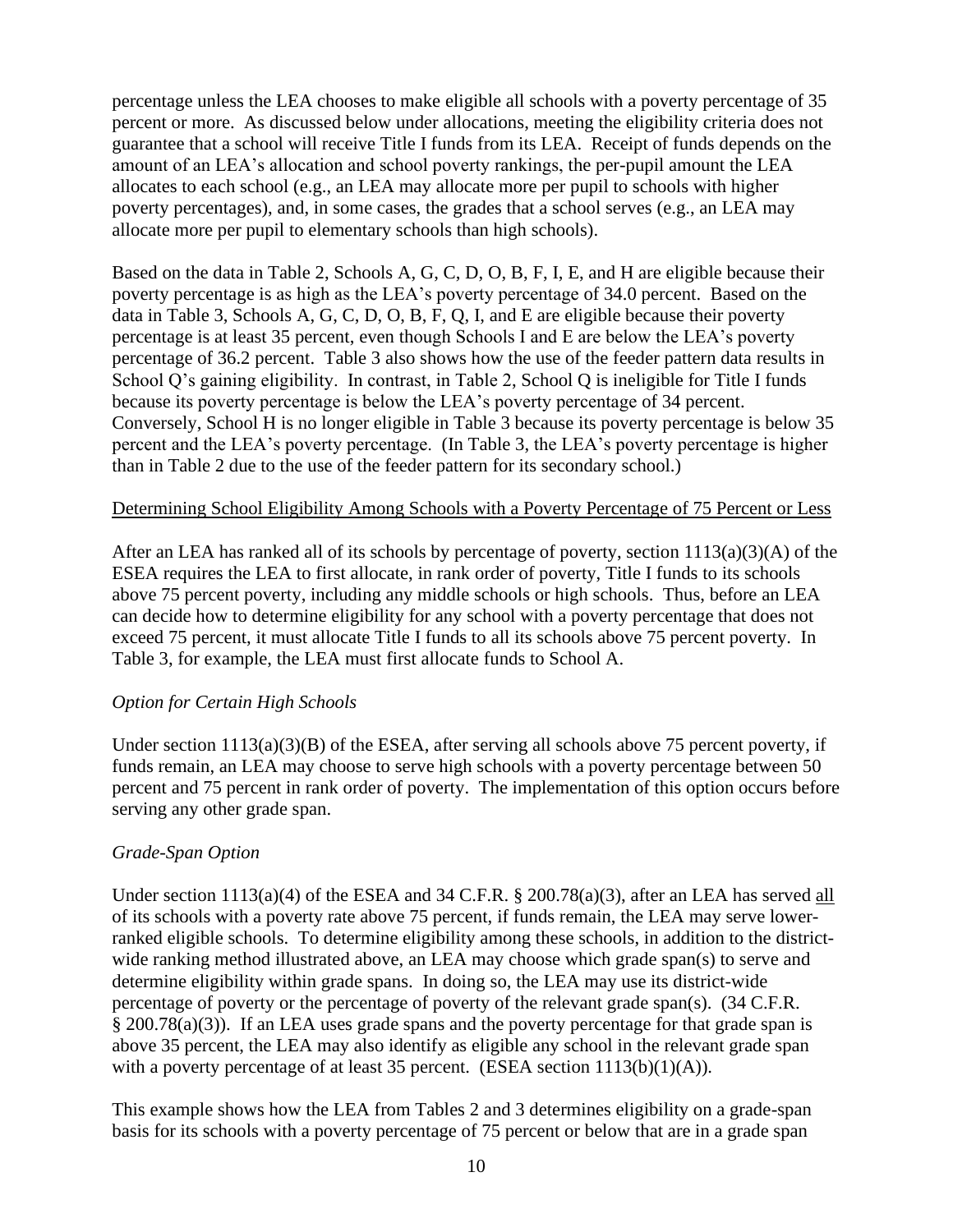with more than one school (i.e., for its elementary grade span and its middle school grade span). If an LEA decides to allocate Title I funds to its schools with poverty percentages of 75 percent or less on a grade span basis and there is only one school in a grade span, then that school is eligible for Title I funds regardless of its poverty percentage, provided that the LEA has already provided a Title I allocation to any school above 75 percent poverty. Therefore, School Q is eligible for Title I funds because it is the only school in the high school grade span.

| <b>Public School</b>            | <b>Grades Served</b> | <b>Enrollment</b> | <b>Eligible for FRPL</b> | <b>Poverty Percentage</b> |
|---------------------------------|----------------------|-------------------|--------------------------|---------------------------|
| G                               | $K-5$                | 425               | 200                      | 47.1%                     |
|                                 | $K-5$                | 400               | 185                      | 46.3%                     |
| D                               | $K-5$                | 450               | 190                      | 42.2%                     |
| B                               | $K-5$                | 500               | 195                      | 39.0%                     |
| $\mathbf{F}$                    | $K-5$                | 400               | 150                      | 37.5%                     |
|                                 | $K-5$                | 560               | 200                      | 35.7%                     |
| E                               | $K-5$                | 450               | 160                      | 35.6%                     |
| H                               | $K-5$                | 600               | 206                      | 34.3%                     |
| M                               | $K-5$                | 450               | 100                      | 22.2%                     |
|                                 | $K-5$                | 425               | 75                       | 17.6%                     |
|                                 | $K-5$                | 420               | 70                       | 16.7%                     |
| $\bf K$                         | $K-5$                | 395               | 65                       | 16.5%                     |
| <b>Elementary School Totals</b> |                      | 5,475             | 1,796                    | 32.8%                     |

**Table 4. Ranking Elementary Schools with a Poverty Percentage of 75 Percent or Less by Their Poverty Percentage**

Based on the data in Table 4, Schools G, C, D, B, F, I, E, and H in the elementary grade span are eligible because their poverty percentage is at least as high as the grade span's poverty percentage of 32.8 percent. The other schools in the elementary school grade span are ineligible because their poverty percentage is lower than the grade-span poverty percentage (32.8 percent). In addition, School A from Table 2 must be served because it has a poverty percentage above 75 percent.

**Table 5. Ranking Middle Schools with a Poverty Percentage of 75 Percent or Less by Their Poverty Percentage**

| <b>Public School</b>        | <b>Grades Served</b> | <b>Enrollment</b> | <b>Eligible for FRPL</b> | <b>Poverty Percentage</b> |  |  |  |  |
|-----------------------------|----------------------|-------------------|--------------------------|---------------------------|--|--|--|--|
|                             | $6-8$                | 750               | 300                      | 40.0%                     |  |  |  |  |
|                             | $6-8$                | 800               | 260                      | 32.5%                     |  |  |  |  |
|                             | $6-8$                | 840               | 250                      | 29.8%                     |  |  |  |  |
| <b>Middle School Totals</b> |                      | 2,390             | 810                      | <b>33.9%</b>              |  |  |  |  |

Based on the data in Table 5, School O is eligible because its poverty percentage exceeds the grade span's poverty percentage (33.9 percent). In contrast, schools N and P are ineligible because the poverty percentage of each school is lower than the grade-span poverty percentage (33.9 percent) and does not equal or exceed 35 percent. Please note that, as illustrated in Table 2, the LEA must serve elementary School A because its poverty percentage is above 75 percent, even if the LEA chooses to serve only middle schools.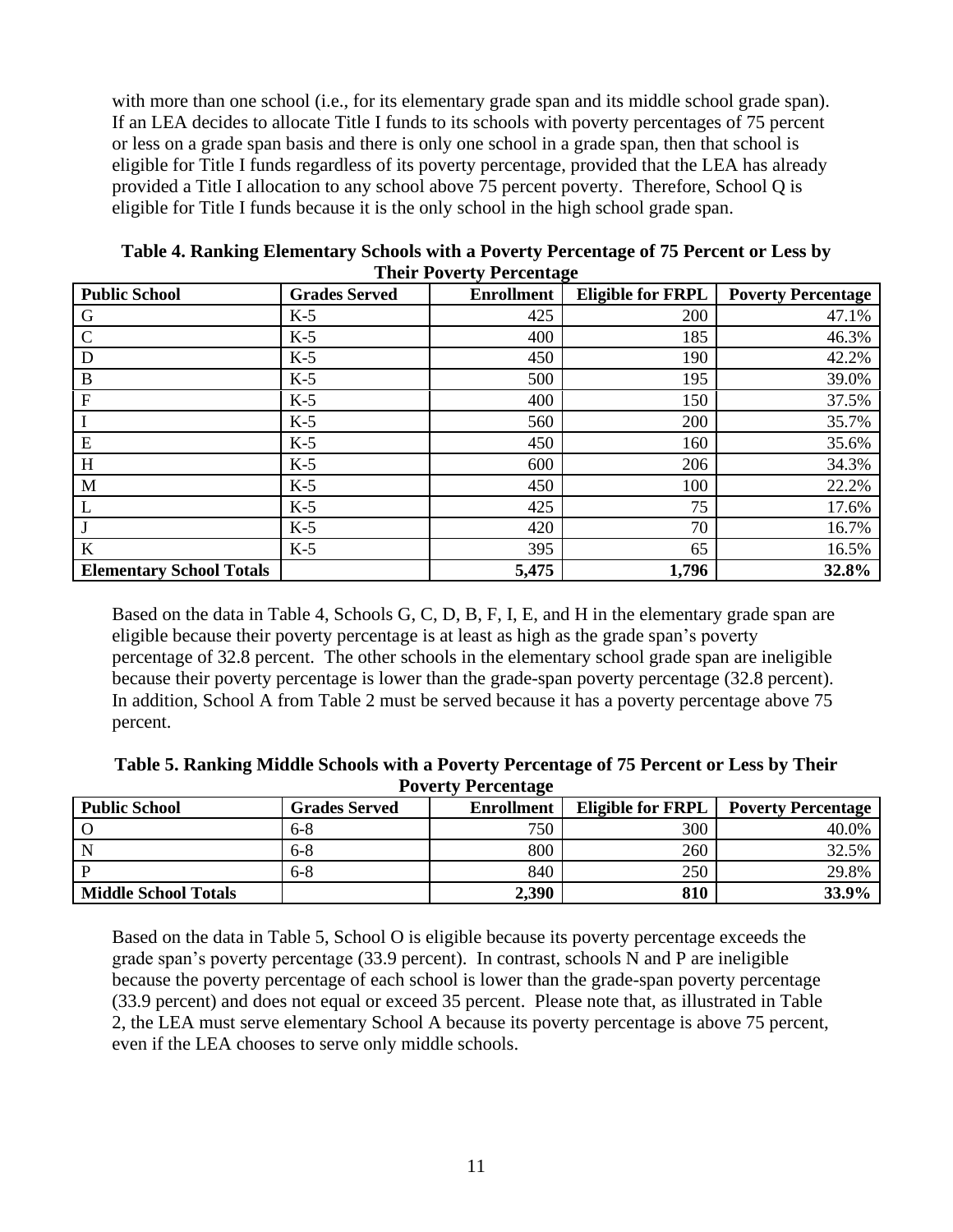# <span id="page-13-0"></span>**Step 3: Allocating Funds to Eligible Schools**

Section 1113(c)(1) of the ESEA and 34 C.F.R. § 200.78(a)(1) require an LEA to allocate Title I funds to schools identified as eligible and selected to participate, in rank order, based on the total number of public school children from low-income families in each school. An LEA has discretion to establish a per-pupil amount for each school and that amount need not be the same per-pupil amount, consistent with the following requirements:

- $\ge$  "125 percent rule": If an LEA serves any school below 35 percent poverty, section  $1113(c)(2)(A)$  of the ESEA requires the LEA to allocate an amount for each low-income child in each participating Title I school that is at least 125 percent of the LEA's allocation per low-income child, except that the per-pupil amount for the served school with the lowest poverty rate may be less due to the amount of funds remaining.<sup>11</sup>
	- o An LEA's allocation per low-income child is the LEA's total Title I allocation before any reservations under section  $1113(c)(3)-(5)$  of the ESEA and 34 C.F.R. § 200.77 divided by the number of public school and private school low-income children in the LEA as determined using the poverty measure(s) selected by the LEA under ESEA section 1113(a)(5) and 34 C.F.R. § 200.64(a)(3).
	- o The LEA then multiplies this per-pupil amount by 1.25 to determine the minimum amount per low-income child.
- ➢ Under 34 C.F.R. § 200.78(c), an LEA is not required to allocate the same per-pupil amount to each participating school. If an LEA allocates different per-pupil amounts to participating schools, the LEA must allocate a higher per-pupil amount to schools with higher poverty rates than it allocates to schools with lower poverty rates. The flexibility to allocate more funds on a per-pupil basis to a higher-poverty school represents an opportunity for an LEA to distribute Title I funds in a manner that may be more equitable than allocating the same amount of funds per-pupil to every school.<sup>12</sup>

#### Allocation Examples: LEA-Wide Basis and Grade-Span Basis

The following examples are based on the LEA illustrated in the tables above that has \$3,000,000 to allocate to eligible public schools. In Table 6, the LEA determines school allocations on an LEA-wide basis and, in Table 7, determines allocations on a grade-span basis among its schools with a poverty percentage of 75 percent or less.

<sup>&</sup>lt;sup>11</sup> The 125 percent rule applies regardless of whether an LEA only serves schools below 35 percent poverty or serves schools with poverty rates that are at or above 35 percent poverty and schools that are below 35 percent poverty. The 125 percent rule does not apply if an LEA serves all schools with poverty rates that are 35 percent or more, in which case the LEA may set a per-pupil amount that is less than 125 percent of the LEA's allocation per low-income child.  $(ESEA 1113(c)(2)(A))$ 

<sup>&</sup>lt;sup>12</sup> An LEA that opts to serve high schools between 50 and 75 percent poverty and other schools 75 percent poverty and below using grade-span groupings may determine different per-pupil amounts for different grade spans so long as those amounts do not exceed the amount allocated to any school above 75 percent poverty. Per-pupil amounts within grade spans may also vary so long as the LEA allocates higher per-pupil amounts to schools with higher poverty rates than it allocates to schools with lower poverty rates.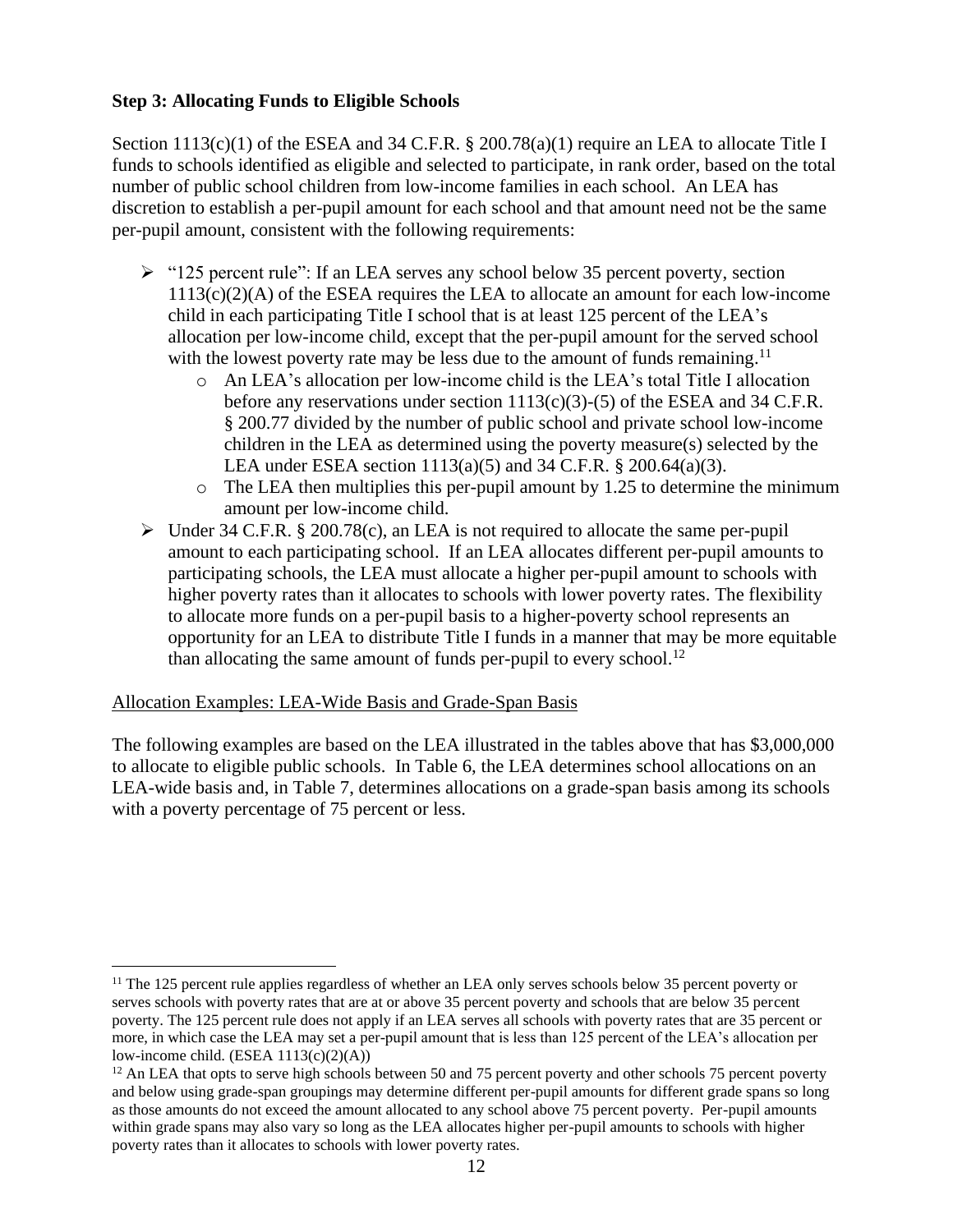| Column 1                    | Column <sub>2</sub> | Column 3          | Column 4            | Column 5       | Column 6             | Column <sub>7</sub>   |
|-----------------------------|---------------------|-------------------|---------------------|----------------|----------------------|-----------------------|
|                             |                     |                   |                     |                | Per-pupil            | <b>School Title I</b> |
| <b>Public</b>               | <b>Grades</b>       | <b>Enrollment</b> | <b>Eligible for</b> | <b>Poverty</b> | <b>Allocation</b>    | <b>Allocation</b>     |
| <b>School</b>               | <b>Served</b>       |                   | <b>FRPL</b>         | Percentage     | <b>Determined by</b> | (Column 4 x)          |
|                             |                     |                   |                     |                | <b>LEA</b>           | Column 6)             |
| A                           | $K-5$               | 600               | 456                 | 76.0%          | \$1,500.00           | \$684,000             |
| G                           | $K-5$               | 425               | 200                 | 47.1%          | \$1,101.83           | \$220,366             |
| $\mathsf{C}$                | $K-5$               | 400               | 185                 | 46.3%          | \$1,100.00           | \$203,500             |
| D                           | $K-5$               | 450               | 190                 | 42.2%          | \$1,100.00           | \$209,000             |
| $\mathbf{O}$                | $6 - 8$             | 750               | 300                 | 40.0%          | \$1,100.00           | \$330,000             |
| $\, {\bf B}$                | $K-5$               | 500               | 195                 | 39.0%          | \$1,100.00           | \$214,500             |
| $\mathbf F$                 | $K-5$               | 400               | 150                 | 37.5%          | \$1,100.00           | \$165,000             |
| Q                           | $9-12$              | 2,600             | 941                 | 36.2%          | \$1,034.68           | \$973,634             |
| $\bf I$                     | $K-5$               | 560               |                     | 35.7%          | \$0 (eligible, not   | \$0                   |
|                             |                     |                   | 200                 |                | served)              |                       |
| E                           | $K-5$               | 450               | 160                 | 35.6%          | \$0 (eligible, not   | \$0                   |
|                             |                     |                   |                     |                | served)              |                       |
| H                           | $K-5$               | 600               | 206                 | 34.3%          | Ineligible           | \$0                   |
| $\mathbf N$                 | $6 - 8$             | 800               | 260                 | 32.5%          | Ineligible           | \$0                   |
| ${\bf P}$                   | $6 - 8$             | 840               | 250                 | 29.8%          | Ineligible           | \$0                   |
| $\mathbf{M}$                | $K-5$               | 450               | 100                 | 22.2%          | Ineligible           | \$0                   |
| L                           | $K-5$               | 425               | 75                  | 17.6%          | Ineligible           | \$0                   |
| $\bf J$                     | $K-5$               | 420               | 70                  | 16.7%          | Ineligible           | \$0                   |
| $\bf K$                     | $K-5$               | 395               | 65                  | 16.5%          | Ineligible           | \$0                   |
| <b>LEA</b><br><b>Totals</b> |                     | 11,065            | 4,003               | 36.2%          |                      | \$3,000,000           |

**Table 6. Determining Allocations on an LEA-Wide Basis**

In Table 6, the LEA chooses to allocate Title I funds to every eligible school except Schools I and E, which are the two eligible schools with the lowest poverty percentages. The LEA ensures that a higher poverty school receives a per-pupil allocation that is at least as high as the per-pupil allocations of lower poverty schools. Finally, the LEA does not allocate Title I funds to any school with a poverty percentage below 35 percent. Therefore, per section  $1113(c)(2)$  of the ESEA, the LEA has flexibility to establish a per-pupil allocation without regard to the 125 percent rule.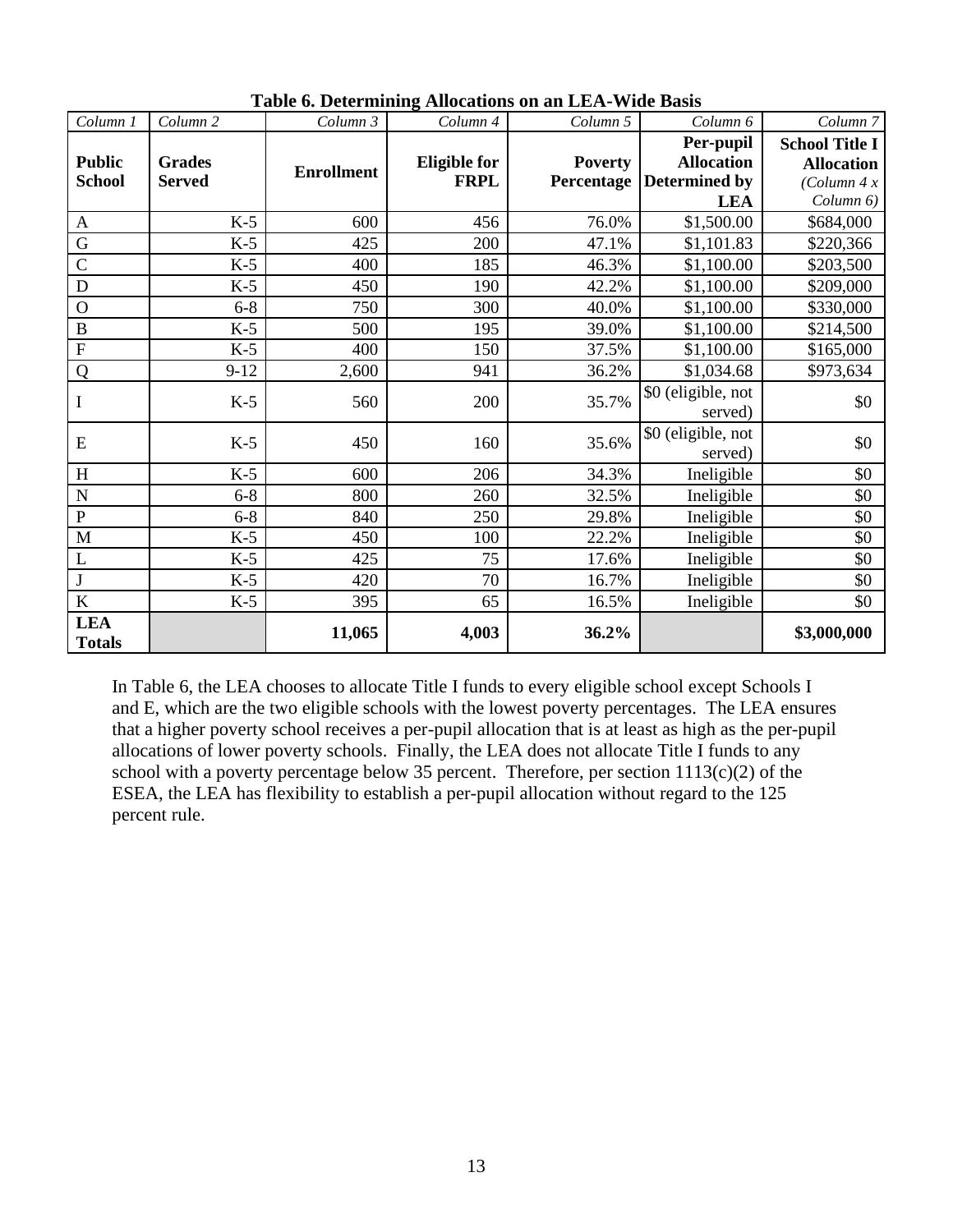|                                                  |                   | Table 7. Determining Amocanons Within Grade Spans |                                |                                                                                                     |                                 |                       |
|--------------------------------------------------|-------------------|---------------------------------------------------|--------------------------------|-----------------------------------------------------------------------------------------------------|---------------------------------|-----------------------|
| Column 1                                         | Column 2          | Column 3                                          | Column 4                       | Column 5                                                                                            | Column 6                        | Column 7              |
|                                                  |                   |                                                   |                                |                                                                                                     | Per-pupil                       | <b>School Title I</b> |
| <b>Public</b>                                    | <b>Grades</b>     | <b>Enrollment</b>                                 | <b>Eligible for</b>            | <b>Poverty</b>                                                                                      | <b>Allocation</b>               | <b>Allocation</b>     |
| <b>School</b>                                    | <b>Served</b>     |                                                   | <b>FRPL</b>                    |                                                                                                     | <b>Percentage Determined by</b> | (Column 4 x)          |
|                                                  |                   |                                                   |                                |                                                                                                     | <b>LEA</b>                      | Column 6)             |
|                                                  |                   |                                                   | at 75 percent poverty or below | Schools Above 75 Percent Poverty: LEA must serve regardless of grade span before serving any school |                                 |                       |
| $\mathbf{A}$                                     | $K-5$             | 600                                               | 456                            | 76.0%                                                                                               | \$1,500.01                      | \$684,004             |
|                                                  |                   |                                                   |                                | Elementary Grade Span: LEA chooses to serve four schools in rank order of poverty                   |                                 |                       |
| G                                                | $K-5$             | 425                                               | 200                            | 47.1%                                                                                               | \$1,305.36                      | \$261,072             |
| $\mathbf C$                                      |                   |                                                   |                                |                                                                                                     |                                 |                       |
|                                                  | $K-5$             | 400                                               | 185                            | 46.3%                                                                                               | \$1,300.00                      | \$240,500             |
| D                                                | $K-5$             | 450                                               | 190                            | 42.2%                                                                                               | \$1,300.00                      | \$247,000             |
| $\overline{B}$                                   | $K-5$             | 500                                               | 195                            | 39.0%                                                                                               | \$1,300.00                      | \$253,500             |
| $\mathbf F$                                      | $K-5$             | 400                                               | 150                            | 37.5%                                                                                               | \$0 (eligible, not<br>served)   | \$0                   |
| I                                                | $K-5$             | 560                                               | 200                            | 35.7%                                                                                               | \$0 (eligible, not<br>served)   | \$0                   |
| E                                                | $K-5$             | 450                                               | 160                            | 35.6%                                                                                               | \$0 (eligible, not<br>served)   | \$0                   |
| H                                                | $K-5$             | 600                                               | 206                            | 34.3%                                                                                               | \$0 (eligible, not<br>served)   | \$0                   |
| M                                                | $K-5$             | 450                                               | 100                            | 22.2%                                                                                               | Ineligible                      | \$0                   |
| $\overline{L}$                                   | $K-5$             | 425                                               | 75                             | 17.6%                                                                                               | Ineligible                      | \$0                   |
| $\bf J$                                          | $K-5$             | 420                                               | 70                             | 16.7%                                                                                               | Ineligible                      | $\$0$                 |
| $\overline{\mathbf{K}}$                          | $K-5$             | 395                                               | 65                             | 16.5%                                                                                               | Ineligible                      | \$0                   |
| <b>Elementary</b><br><b>School</b><br>Totals (75 |                   | 5,475                                             | 1,796                          | 32.8%                                                                                               |                                 | \$1,002,068           |
| percent                                          |                   |                                                   |                                |                                                                                                     |                                 |                       |
| and below)                                       |                   |                                                   |                                |                                                                                                     |                                 |                       |
|                                                  |                   |                                                   |                                | Middle School Grade Span: LEA chooses to not serve any schools                                      |                                 |                       |
| $\mathbf{O}$                                     | $6 - 8$           | 750                                               | 300                            | 40.0%                                                                                               | \$0 (eligible, not<br>served)   | \$0                   |
| $\mathbf N$                                      | $6 - 8$           | 800                                               | 260                            | 32.5%                                                                                               | Ineligible                      | $\$0$                 |
| $\mathbf{P}$                                     | $6 - 8$           | 840                                               | 250                            | 29.8%                                                                                               | Ineligible                      | \$0                   |
| <b>Middle</b>                                    |                   |                                                   |                                |                                                                                                     |                                 |                       |
| <b>School</b>                                    |                   |                                                   |                                |                                                                                                     |                                 |                       |
| Totals (75                                       |                   | 2,390                                             | 810                            | 33.9%                                                                                               |                                 | \$0                   |
|                                                  |                   |                                                   |                                |                                                                                                     |                                 |                       |
| percent                                          |                   |                                                   |                                |                                                                                                     |                                 |                       |
| and below)                                       |                   |                                                   |                                |                                                                                                     |                                 |                       |
|                                                  |                   |                                                   |                                | High School Grade Span: LEA chooses to serve its single high school                                 |                                 |                       |
| Q                                                | $\overline{9-12}$ | 2,600                                             | 941                            | 36.2%                                                                                               | \$1,396.31                      | \$1,313,928           |
| <b>LEA Totals</b>                                |                   |                                                   |                                |                                                                                                     |                                 | \$3,000,000           |

**Table 7. Determining Allocations Within Grade Spans**

In Table 7, the LEA ensures that it allocates Title I funds to its one school with a poverty percentage above 75 percent. After doing so, the LEA has funds remaining and therefore the discretion to allocate the remaining funds by grade span, which includes the flexibility not to serve a grade span. The LEA chooses to serve its elementary and high school grade spans. In the elementary grade span, the LEA allocates Title I funds in rank order of poverty to four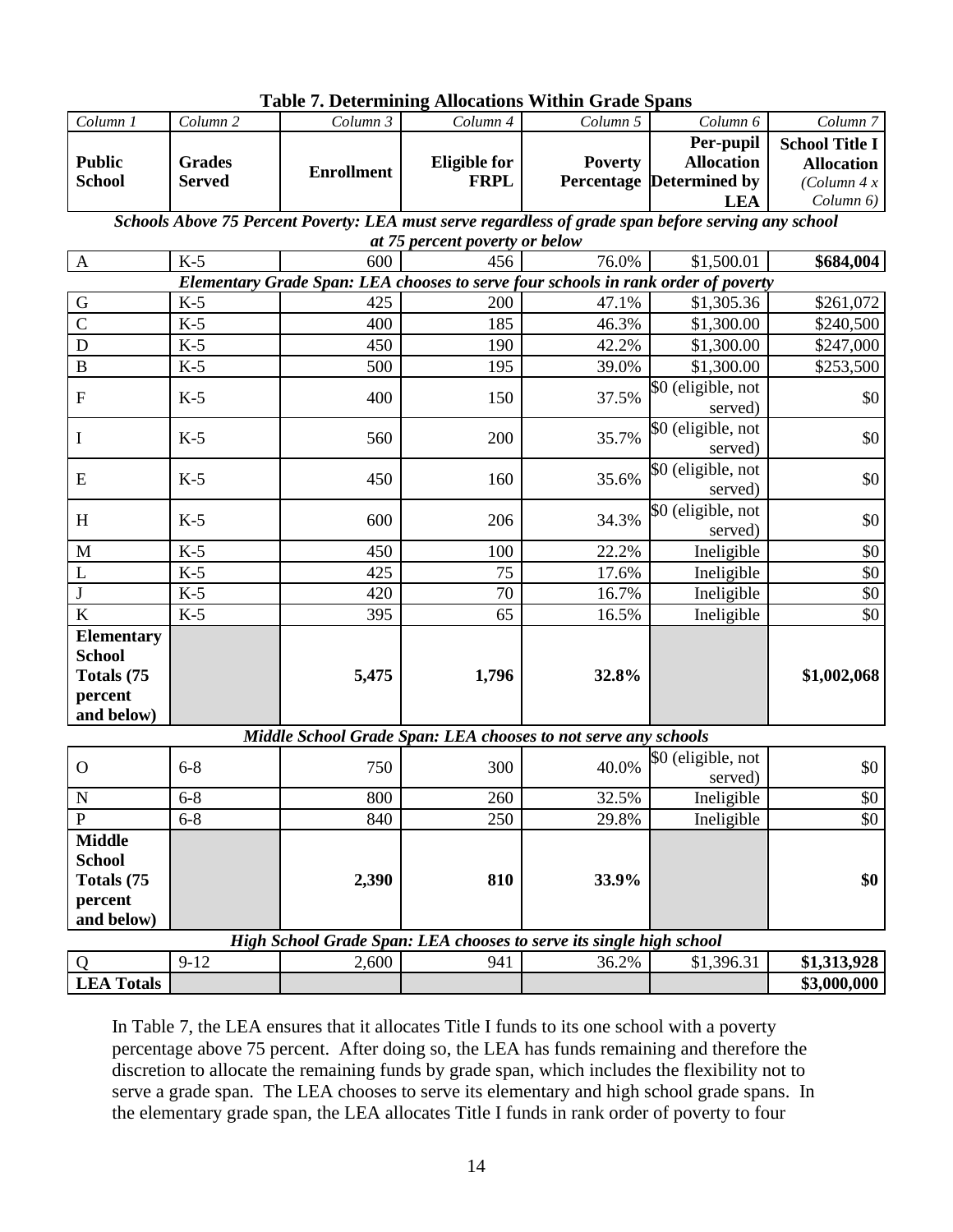schools. In the high school grade span, the LEA allocates Title I funds to its one high school. The LEA declines to allocate any Title I funds to its middle schools.

Consistent with 34 C.F.R. § 200.78(c), the LEA ensures that its school above 75 percent poverty receives a per-pupil allocation that is at least as high as the per-pupil allocations of all its other schools. In addition, the LEA uses its flexibility to allocate a higher per-pupil amount to its high school, with a 36.2 percent poverty rate, than it allocates to the elementary schools with a poverty percentage of 75 percent and below. This is allowable because, when an LEA allocates Title I funds by grade span, rules such as 34 C.F.R. § 200.78(c) apply within each grade span, not across grade spans. (34 C.F.R. § 200.78(a)(3)).

## Allocation Examples: 125 Percent Rule

The examples in Table 8 and Table 9 present a different LEA than the previous examples. This LEA:

- $\triangleright$  Consists of ten elementary schools (grades K-5) and three middle schools (grades 6-8);
- ➢ Has a total Title I allocation of \$2,500,000, of which \$1,500,000 is available to allocate to public schools;
- $\triangleright$  Has 1,243 total public and private children from low-incomes families who reside within its boundaries, which results in an LEA per-pupil allocation amount of \$2,011.26  $(\$2,500,000 \div 1,243)$ , 125 percent of which is \$2,514.08; and
- ➢ Allocates Title I funds to at least one school with a poverty percentage below 35 percent, which triggers the 125 percent rule.

| Column 1                       | Column <sub>2</sub>            | Column 3          | Column 4                           | Column 5                     | Column 6                                               | Column <sub>7</sub>                                               |  |
|--------------------------------|--------------------------------|-------------------|------------------------------------|------------------------------|--------------------------------------------------------|-------------------------------------------------------------------|--|
| <b>Public</b><br><b>School</b> | <b>Grades</b><br><b>Served</b> | <b>Enrollment</b> | <b>Eligible for</b><br><b>FRPL</b> | <b>Poverty</b><br>Percentage | Per-pupil<br><b>Allocation</b><br><b>Determined by</b> | <b>School Title I</b><br><b>Allocation</b><br>$\left($ Column 4 x |  |
|                                |                                |                   |                                    |                              | <b>LEA</b>                                             | Column 6)                                                         |  |
| A                              | $K-5$                          | 600               | 212                                | 35.3%                        | \$2,514.08                                             | \$532,985                                                         |  |
| $\, {\bf B}$                   | $K-5$                          | 425               | 100                                | 23.5%                        | \$2,514.08                                             | \$251,408                                                         |  |
| $\mathcal{C}$                  | $K-5$                          | 400               | 93                                 | 23.3%                        | \$2,514.08                                             | \$233,809                                                         |  |
| $\mathbf D$                    | $K-5$                          | 450               | 95                                 | 21.1%                        | \$2,514.08                                             | \$238,838                                                         |  |
| E                              | $K-5$                          | 560               | 112                                | 20.0%                        | \$2,169.29                                             | \$242,960                                                         |  |
| $\overline{F}$                 | $K-5$                          | 500               | 96                                 | 19.2%                        | \$0 (eligible, not                                     | \$0                                                               |  |
|                                |                                |                   |                                    |                              | served)                                                |                                                                   |  |
| G                              | $6 - 8$                        | 400               | 75                                 | 18.8%                        | \$0 (eligible, not                                     | \$0                                                               |  |
|                                |                                |                   |                                    |                              |                                                        | served)                                                           |  |
| H                              | $6 - 8$                        | 450               | 80                                 | 17.8%                        | Ineligible                                             | \$0                                                               |  |
|                                | $6 - 8$                        | 600               | 103                                | 17.2%                        | Ineligible                                             | \$0                                                               |  |
|                                | $K-5$                          | 450               | 50                                 | 11.1%                        | Ineligible                                             | \$0                                                               |  |
| $\bf K$                        | $K-5$                          | 425               | 38                                 | 8.9%                         | Ineligible                                             | \$0                                                               |  |
| L                              | $K-5$                          | 420               | 35                                 | 8.3%                         | Ineligible                                             | \$0                                                               |  |
| M                              | $K-5$                          | 395               | 30                                 | 7.6%                         | Ineligible                                             | \$0                                                               |  |
| <b>LEA</b><br><b>Totals</b>    |                                | 6,075             | 1,119                              | 18.4%                        |                                                        | \$1,500,000                                                       |  |

#### **Table 8. Applying the 125 Percent Rule on an LEA-Wide Basis**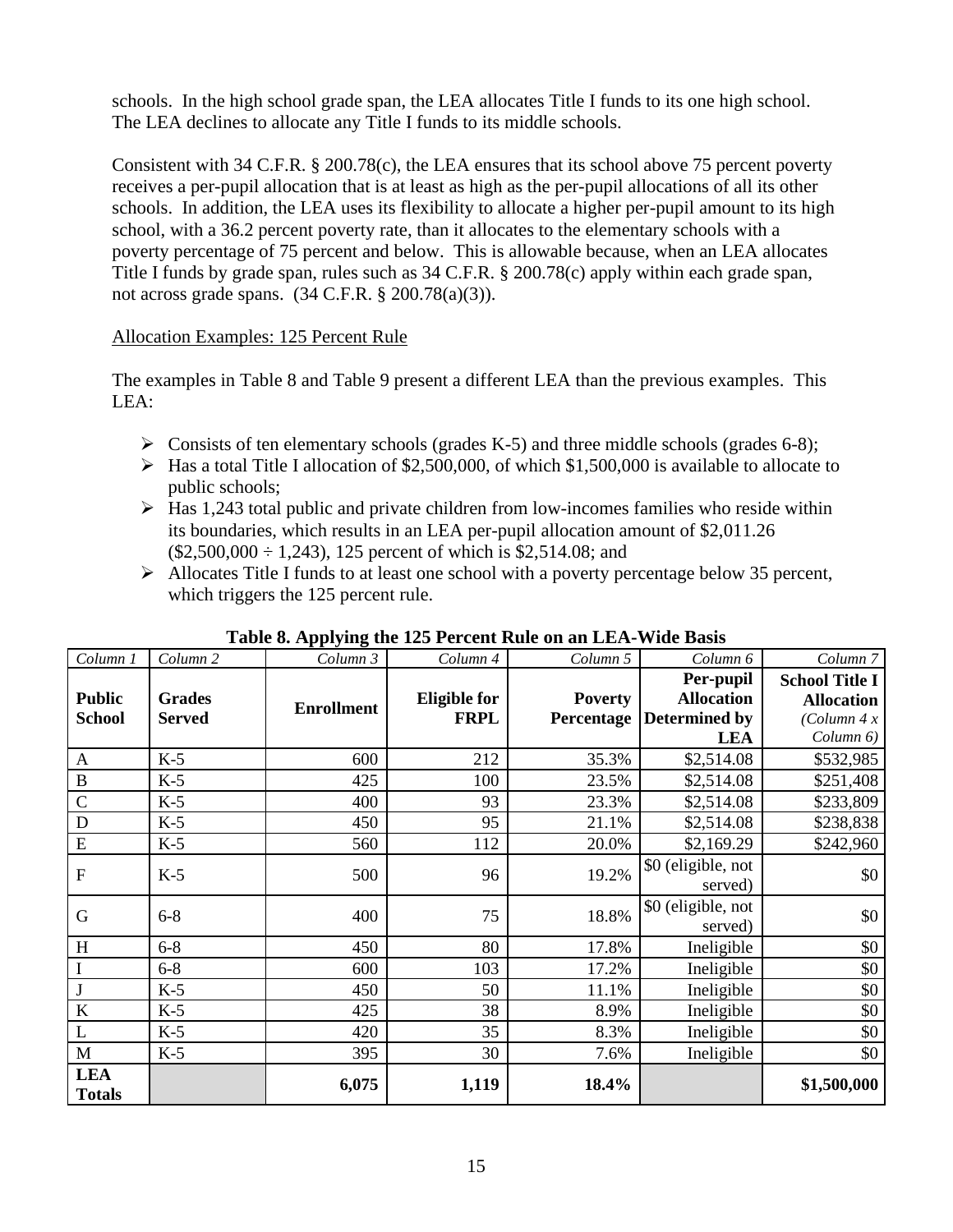In Table 8, the LEA chooses to allocate funds on an LEA-wide basis. The 125 percent rule requires the LEA to allocate at least \$2,514.08 per pupil to each served school (\$2,011.26 x 1.25). This concentrates the allocations in the LEA's highest-poverty schools (Schools A, B, C, and D) without regard to grade span. After allocating funds in accordance with the 125 percent rule (\$2,514.08 per pupil), the LEA still has \$242,960 remaining. In this example, it allocates these funds in rank order of poverty to School E, which is the next eligible school. Another way the LEA could have allocated the \$242,960 remaining would have been by increasing the perpupil allocation of School A, the highest-poverty school. An LEA will likely use this approach if it determines that the amount of any remaining funds would not be a sufficient amount for the next eligible school that would receive them to operate a Title I program in accordance with ESEA requirements.

| Column 1          | Column <sub>2</sub>                                                               | Column 3                                                                                         | Column 4            | Column 5       | Column 6             | Column <sub>7</sub>   |  |  |  |  |
|-------------------|-----------------------------------------------------------------------------------|--------------------------------------------------------------------------------------------------|---------------------|----------------|----------------------|-----------------------|--|--|--|--|
|                   |                                                                                   |                                                                                                  |                     |                | Per-pupil            | <b>School Title I</b> |  |  |  |  |
| <b>Public</b>     | <b>Grades</b>                                                                     | <b>Enrollment</b>                                                                                | <b>Eligible for</b> | <b>Poverty</b> | <b>Allocation</b>    | <b>Allocation</b>     |  |  |  |  |
| <b>School</b>     | <b>Served</b>                                                                     |                                                                                                  | <b>FRPL</b>         | Percentage     | <b>Determined by</b> | (Column 4 x)          |  |  |  |  |
|                   |                                                                                   |                                                                                                  |                     |                | <b>LEA</b>           | Column 6)             |  |  |  |  |
|                   | Elementary Grade Span: LEA chooses to serve four schools in rank order of poverty |                                                                                                  |                     |                |                      |                       |  |  |  |  |
| $\mathbf{A}$      | $K-5$                                                                             | 600                                                                                              | 212                 | 35.3%          | \$2,514.08           | \$532,985             |  |  |  |  |
| $\, {\bf B}$      | $K-5$                                                                             | 425                                                                                              | 100                 | 23.5%          | \$2,514.08           | \$251,408             |  |  |  |  |
| $\overline{C}$    | $K-5$                                                                             | 400                                                                                              | 93                  | 23.3%          | \$2,514.08           | \$233,809             |  |  |  |  |
| D                 | $K-5$                                                                             | 450                                                                                              | 95                  | 21.1%          | \$969.64             | \$92,116              |  |  |  |  |
| E                 | $K-5$                                                                             | 560                                                                                              | 112                 | 20.0%          | \$0 (eligible, not   | \$0                   |  |  |  |  |
|                   |                                                                                   |                                                                                                  |                     |                | served)              |                       |  |  |  |  |
| $\overline{F}$    | $K-5$                                                                             | 500                                                                                              | 96                  | 19.2%          | \$0 (eligible, not   | \$0                   |  |  |  |  |
|                   |                                                                                   |                                                                                                  |                     |                | served)              |                       |  |  |  |  |
| $\bf J$           | $K-5$                                                                             | 450                                                                                              | 50                  | 11.1%          | Ineligible           | \$0                   |  |  |  |  |
| K                 | $K-5$                                                                             | 425                                                                                              | 38                  | 8.9%           | Ineligible           | \$0                   |  |  |  |  |
| L                 | $K-5$                                                                             | 420                                                                                              | 35                  | 8.3%           | Ineligible           | \$0                   |  |  |  |  |
| M                 | $K-5$                                                                             | 395                                                                                              | 30                  | 7.6%           | Ineligible           | \$0                   |  |  |  |  |
| <b>Elementary</b> |                                                                                   |                                                                                                  |                     |                |                      |                       |  |  |  |  |
| <b>School</b>     |                                                                                   | 4,625                                                                                            | 861                 | 18.6%          |                      | \$1,110,318           |  |  |  |  |
| <b>Totals</b>     |                                                                                   |                                                                                                  |                     |                |                      |                       |  |  |  |  |
|                   |                                                                                   | Middle School Grade Span: LEA chooses to serve its two eligible schools in rank order of poverty |                     |                |                      |                       |  |  |  |  |
| ${\bf G}$         | $6 - 8$                                                                           | 400                                                                                              | 75                  | 18.8%          | \$2,514.08           | \$188,556             |  |  |  |  |
| H                 | $6 - 8$                                                                           | 450                                                                                              | 80                  | 17.8%          | \$2,514.08           | \$201,126             |  |  |  |  |
|                   | $6 - 8$                                                                           | 600                                                                                              | 103                 | 17.2%          | Ineligible           | \$0                   |  |  |  |  |
| <b>Middle</b>     |                                                                                   |                                                                                                  |                     |                |                      |                       |  |  |  |  |
| <b>School</b>     |                                                                                   | 1,450                                                                                            | 258                 | 17.8%          |                      | \$389,682             |  |  |  |  |

|  |  | Table 9. Applying the 125 Percent Rule on a Grade-Span Basis |  |
|--|--|--------------------------------------------------------------|--|
|  |  |                                                              |  |

In Table 9, the LEA chooses to allocate funds on a grade-span basis. The 125 percent rule still requires the LEA to allocate at least \$2,514.08 per pupil to each served school (\$2,011.26 x 1.25) within both its grade spans, except for the lowest-poverty served school in a grade span. Among elementary schools, this concentrates the allocations in the LEA's highest-poverty elementary schools (Schools A, B, and C). In the middle school grade span, two of the three schools are eligible because their poverty percentages equal or exceed the grade span's poverty percentage. For the purpose of this example, the LEA chooses to serve both eligible schools, not just the

**LEA Totals \$1,500,000** 

**Totals**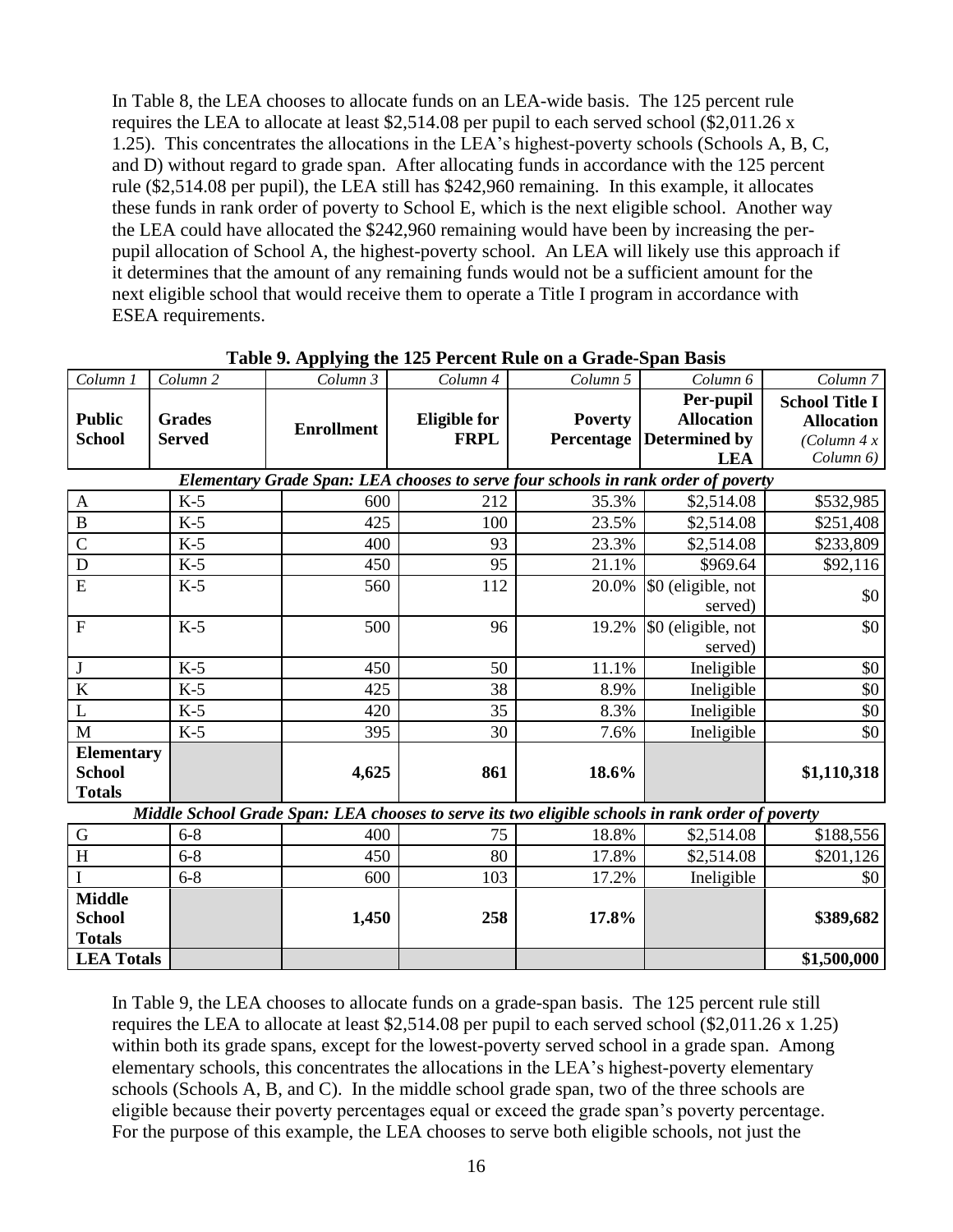eligible school with the highest poverty percentage (School G). After allocating funds in accordance with the 125 percent rule (\$2,514.08 per pupil), the LEA still has \$92,116 remaining. It chooses to allocate these funds within the elementary grade span in rank order of poverty to School D, which is the next eligible school in this grade span. As noted above, this is not the only approach available to the LEA. For example, it also could have allocated the \$92,116 remaining to the highest poverty school in either grade span (School A and/or School G) by increasing their per-pupil allocations.

# C. ADDITIONAL ALLOCATION FLEXIBILITIES PROVIDED BY THE ESEA

# <span id="page-18-1"></span><span id="page-18-0"></span>**Skipping and Related Exception**

Section  $1113(b)(1)(D)$  of the ESEA presents an exception to the requirements described in Section B with respect to allocating Title I funds to schools in rank order of poverty. It permits an LEA to elect not to serve—i.e., "skip"—an eligible school that has a higher percentage of children from low-income families if:

- 1. The school meets the comparability requirements in ESEA section  $1118(c)$ ;
- 2. The school receives supplemental funds from State or local sources that it spends according to the requirements in ESEA sections 1114 or 1115—i.e., on programs that meet the intent and purposes of Title I (see 34 C.F.R. § 200.79(c)); and
- 3. The supplemental funds the school spends from other sources equal or exceed the amount it would receive under Title I.

Under 34 C.F.R. § 200.79(b), a program meets the intent and purposes of Title I if the program either—

- 1. Is implemented in a school in which the percentage of children from low-income families is at least 40 percent;
- 2. Is designed to promote schoolwide reform and upgrade the entire educational operation of the school to support students in their achievement toward meeting the challenging State academic standards that all students are expected to meet;
- 3. Is designed to meet the educational needs of all students in the school, particularly the needs of students who are failing, or are most at risk of failing, to meet the challenging State academic standards; and
- 4. Uses the State's assessment system to review the effectiveness of the program;

# OR

- 1. Serves only students who are failing, or are most at risk of failing, to meet the challenging State academic standards;
- 2. Provides supplementary services designed to meet the special educational needs of participating students to support their achievement toward meeting the State's student academic achievement standards; and
- 3. Uses the State's assessment system to review the effectiveness of the program.

If an LEA skips a school under ESEA section  $1113(b)(1)(D)$ , the LEA is still required to use Title I funds to provide equitable services to eligible students who reside in the attendance area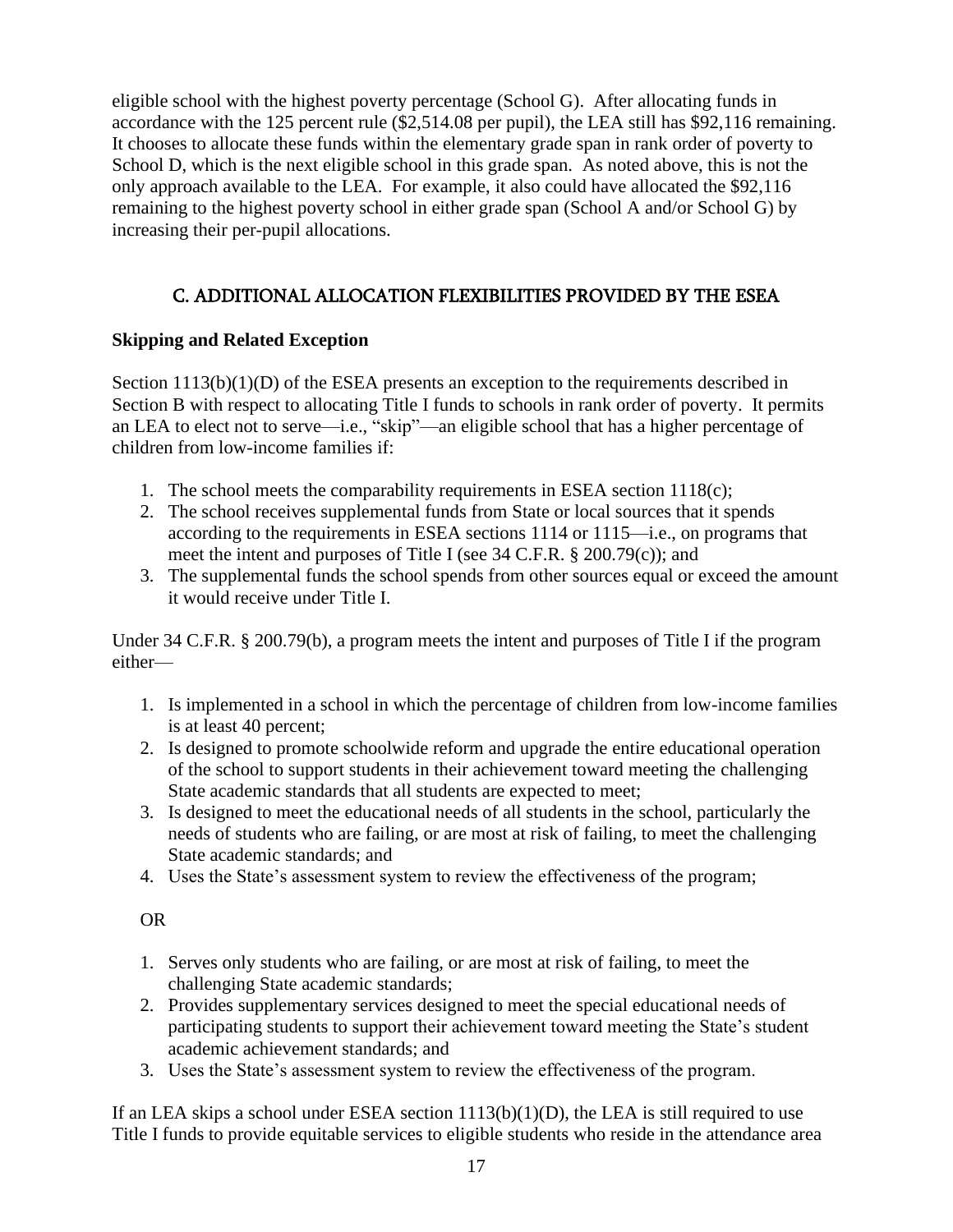of the skipped school. (ESEA section  $1113(b)(2)$ ). In implementing this provision, the LEA must include children from low-income families who reside in the attendance area of the skipped school and attend private schools in calculating the proportional share under ESEA section  $1117(a)(4)(A)$ , and, from the proportional share, determine the amount of Title I funds that are available for services for eligible private school children residing in the public school attendance area of the skipped school. Section  $1117(b)(1)(E)$  of the ESEA requires the LEA to consult with private school officials about whether eligible private school children residing in the additional served attendance area (i.e., the attendance area for the public school that received Title I funds as a result of skipping the skipped school) will receive services. The LEA is not required, however, to include private school children from low-income families who reside in the additional served attendance area in calculating the proportional share. (See ESEA section  $1113(b)(2)$ ).

There is a related exception that applies if the amount of supplemental State or local funds a school receives is less than what it would receive under Title I. Section  $1113(c)(2)(B)$  of the ESEA permits an LEA to reduce the amount of Title I funds allocated to a Title I school by the amount of supplemental funds from State or local sources that it spends on programs that meet the intent and purpose of Title I.

## <span id="page-19-0"></span>**Serving an Ineligible School for One Additional Year**

For one additional year only, section  $1113(b)(1)(C)$  of the ESEA authorizes an LEA to allocate Title I funds to a school that is no longer eligible but was eligible and served in the preceding year. This provision applies to a newly ineligible school and not to an eligible school that has fallen in the poverty ranking compared to the previous year's ranking and does not receive a Title I allocation from its LEA because the LEA allocates its Title I funds to other eligible schools with higher poverty percentages. The following example, which is the same LEA from Table 6, illustrates the flexibility an LEA has to serve an ineligible school for one additional year.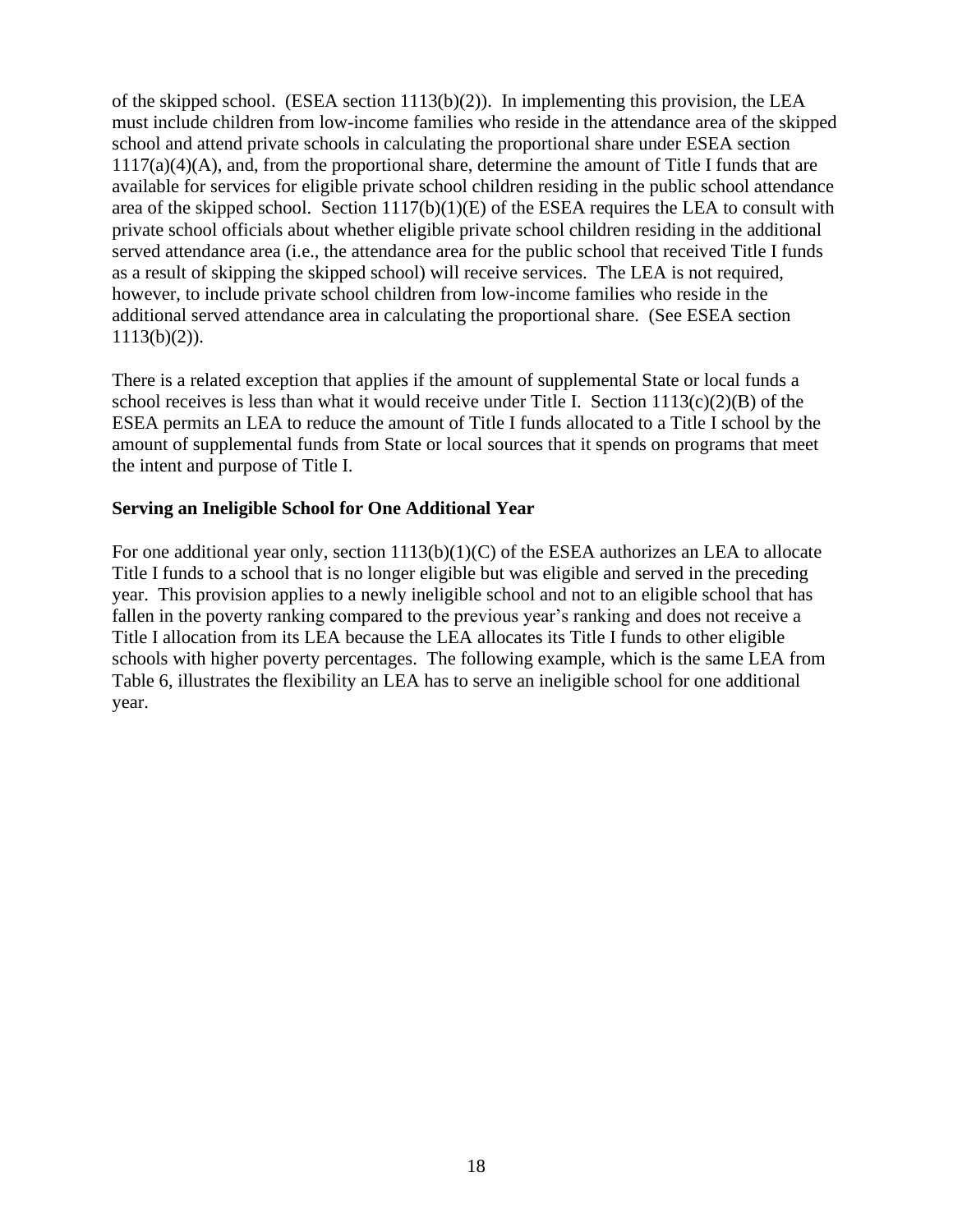| Column 1             | Column <sub>2</sub>            | Column 3                                                     | Column 4                     | Column 5                                                    | Column 6                                                                          |
|----------------------|--------------------------------|--------------------------------------------------------------|------------------------------|-------------------------------------------------------------|-----------------------------------------------------------------------------------|
| <b>Public School</b> | <b>Grades</b><br><b>Served</b> | <b>Eligible and</b><br><b>Served</b> in<br><b>Prior Year</b> | <b>Poverty</b><br>Percentage | <b>Per-pupil Allocation</b><br><b>Determined by LEA</b>     | <b>School</b><br><b>Title I</b><br><b>Allocation</b><br>(Column 4 x)<br>Column 6) |
| $\mathbf{A}$         | $K-5$                          | Yes                                                          | 76.0%                        | \$1,500.00                                                  | \$684,000                                                                         |
| ${\bf G}$            | $K-5$                          | Yes                                                          | 47.1%                        | \$1,101.83                                                  | \$220,366                                                                         |
| $\mathsf{C}$         | $K-5$                          | Yes                                                          | 46.3%                        | \$1,100.00                                                  | \$203,500                                                                         |
| D                    | $K-5$                          | Yes                                                          | 42.2%                        | \$1,100.00                                                  | \$209,000                                                                         |
| $\mathbf O$          | $6 - 8$                        | Yes                                                          | 40.0%                        | \$939.25                                                    | \$281,775                                                                         |
| $\bf{B}$             | $K-5$                          | Yes                                                          | 39.0%                        | \$939.25                                                    | \$183,154                                                                         |
| $\mathbf F$          | $K-5$                          | Yes                                                          | 37.5%                        | \$939.25                                                    | \$140,888                                                                         |
| Q                    | $9 - 12$                       | Yes                                                          | 36.2%                        | \$939.25                                                    | \$883,834                                                                         |
| I                    | $K-5$                          | Yes                                                          | 35.7%                        | \$0 (eligible, not served)                                  | \$0                                                                               |
| ${\bf E}$            | $K-5$                          | Yes                                                          | 35.6%                        | \$0 (eligible, not served)                                  | \$0                                                                               |
| H                    | $K-5$                          | Yes                                                          | 34.3%                        | \$939.24 (Ineligible,<br>served for one<br>additional year) | \$193,483                                                                         |
| $\mathbf N$          | $6 - 8$                        | N <sub>o</sub>                                               | 32.5%                        | Ineligible                                                  | \$0                                                                               |
| ${\bf P}$            | $6 - 8$                        | No                                                           | 29.8%                        | Ineligible                                                  | \$0                                                                               |
| $\mathbf M$          | $K-5$                          | No                                                           | 22.2%                        | Ineligible                                                  | \$0                                                                               |
| L                    | $K-5$                          | N <sub>o</sub>                                               | 17.6%                        | Ineligible                                                  | \$0                                                                               |
| $\bf J$              | $K-5$                          | No                                                           | 16.7%                        | Ineligible                                                  | \$0                                                                               |
| $\bf K$              | $K-5$                          | No                                                           | 16.5%                        | Ineligible                                                  | \$0                                                                               |
| <b>LEA Totals</b>    |                                |                                                              | 36.2%                        |                                                             | \$3,000,000                                                                       |

|  |  |  | Table 10. Serving an Ineligible School for One Additional Year |  |
|--|--|--|----------------------------------------------------------------|--|
|  |  |  |                                                                |  |

In this example, the LEA uses its flexibility to serve an ineligible school for one additional year to allocate Title I funds to School H. The LEA does so by providing a smaller per-pupil allocation to its four lowest eligible served schools (Schools O, B, F, Q) than it provides these schools in Table 6. In addition, the LEA still ensures that a higher poverty school receives a perpupil allocation that is at least as high as the per-pupil allocations of lower poverty schools.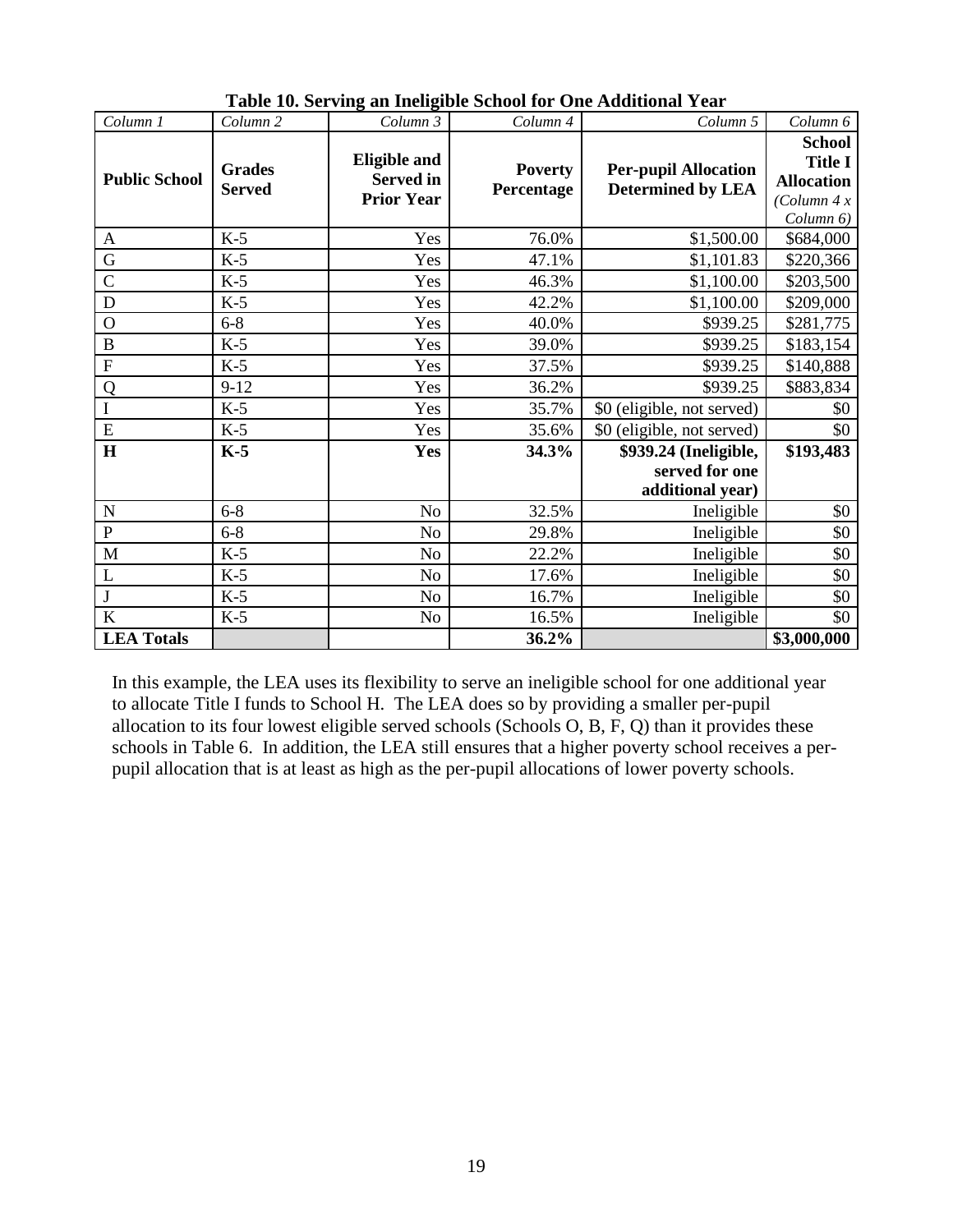# <span id="page-21-0"></span>APPENDIX A: QUESTIONS AND ANSWERS ABOUT WITHIN-DISTRICT TITLE I ALLOCATIONS AND THE COMMUNITY ELIGIBILITY PROVISION

NOTE: These questions and responses are based on relevant sections of the Department's March 2015 Title I CEP guidance (available at: [https://www2.ed.gov/programs/titleiparta/15-0011.doc\)](https://www2.ed.gov/programs/titleiparta/15-0011.doc). The question number from the original guidance is provided in parentheses for the reader's awareness.

# **What is the Community Eligibility Provision? (Question 1)**

Section 104(a) of the Healthy, Hunger-Free Kids Act of 2010 (hereinafter the "Act") (P.L. 111- 296, available at: [www.govinfo.gov/content/pkg/PLAW-111publ296/pdf/PLAW-](http://www.govinfo.gov/content/pkg/PLAW-111publ296/pdf/PLAW-111publ296.pdf)[111publ296.pdf\)](http://www.govinfo.gov/content/pkg/PLAW-111publ296/pdf/PLAW-111publ296.pdf) amended section 11(a)(1) of the Richard B. Russell National School Lunch Act (42 U.S.C. 1759a(a)(1)) to provide an option that eliminates the need for household applications for free and reduced-price meals in high-poverty LEAs and schools. This option, which is part of the National School Lunch Program (NSLP) and School Breakfast Program, is the Community Eligibility Provision (CEP).

To be eligible, LEAs and/or schools must meet a minimum level of "identified students" for free meals in the year prior to implementing CEP; agree to serve free breakfasts and lunches to all students; and agree to cover with non-Federal funds any costs of providing free meals to students above the amounts provided by Federal assistance  $(42 \text{ U.S.C. } 1759a(a)(1)(F)(ii))$ . Reimbursement for each LEA or school is based on claiming percentages derived from the percentage of identified students, i.e., students certified for free meals through means other than individual household applications. The claiming percentages established in the first year for an LEA or school may be used for four consecutive school years and may be increased if the percentage of identified students rises for the LEA or school. (See P.L. 111-296 or [www.fns.usda.gov/nslp/community-eligibility-provision-resource-center](http://www.fns.usda.gov/nslp/community-eligibility-provision-resource-center) for more information.)

# **If an LEA wishes to use CEP data to allocate Title I funds to schools, when would CEP data first be used to determine a school's eligibility and allocation? (Question 17)**

Generally, with the exception of new or expanding charter schools, an LEA uses data from the prior year to determine its within-district allocations. As a result, with respect to a school that is a CEP school for the first time, the NSLP data available to its LEA would probably be from the previous year. Therefore, with respect to within-district Title I allocations, an LEA would likely first use CEP data for a school that is in the second year of the four year CEP cycle.

# **How does an LEA allocate Title I funds to schools when it has CEP and non-CEP schools? (Question 18)**

The number of students directly certified is a subset of the total number of students eligible for free and reduced-price meals. Thus, if an LEA has non-CEP schools with a poverty count based on the number of students approved for free and reduced-price meals and CEP schools with a poverty count based on, for example, students directly certified using Supplemental Nutrition Assistance Program (SNAP) data, the LEA must use a common poverty metric to rank order its schools and allocate Title I funds on an equitable basis (see ESEA section  $1113(a)(5)(A)$ ). (Once this common poverty metric is determined, an LEA that chooses to determine whether it meets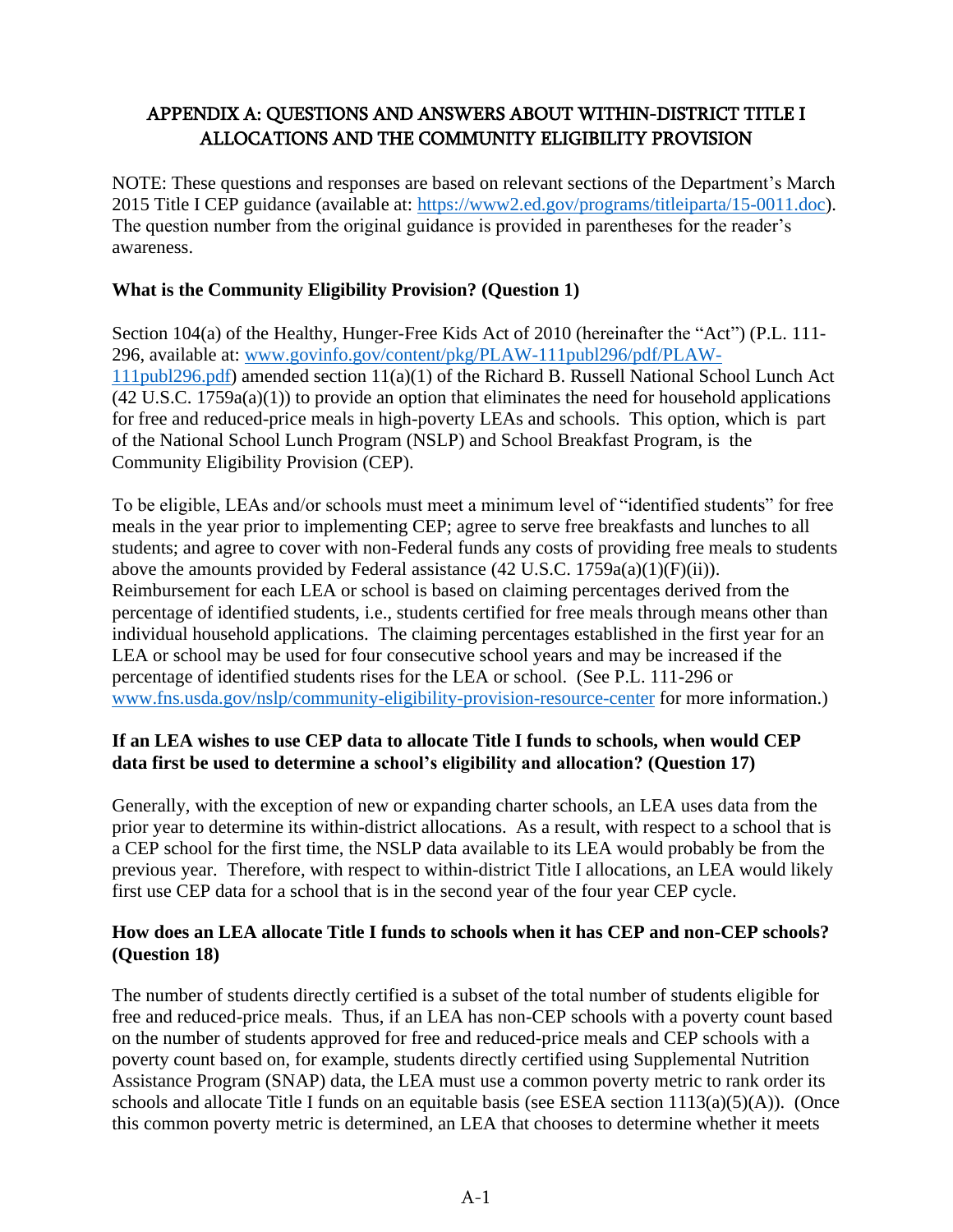Title I's comparability requirement through the high- and low-poverty schools method would also use the same metric for this purpose.)

An LEA has three options for deriving a common poverty metric:

- (1) Apply the 1.6 multiplier to the number of students identified by direct certification in a CEP school and use the free and reduced-price meal data for non-CEP schools;
- (2) Use the number of students directly certified in both CEP and non-CEP schools; or
- (3) Apply the 1.6 multiplier to the number of students directly certified in both CEP and non-CEP schools.

Each option is described in greater detail below.

The first approach is for the LEA to multiply the number of students identified by direct certification in a CEP school by the 1.6 multiplier established under section 104(a) of the Act (and to use free and reduced-price meals data for non-CEP schools (although these are not identical measures, they are considered a common poverty metric). To account for the difference in poverty rates when using free and reduced-price meals data for non-CEP schools and direct certification data for CEP schools, the multiplier of 1.6 is intended to approximate the free and reduced-price meals count for a CEP school.

A second approach is for the LEA to use the number of students directly certified through the Supplemental Nutrition Assistance Program (SNAP) (or another direct certification measure available annually) in both CEP and non-CEP schools. (As all schools, not just CEP schools, must directly certify students through SNAP, an LEA should have direct certification data for each of its schools (42 U.S.C. 1758(b)(4)).)

A third approach consists of applying the 1.6 multiplier to the number of students in CEP and non-CEP schools who are directly certified through SNAP (or another direct certification measure available annually).<sup>13</sup> This approach would not change the order in which schools are ranked based on direct certification data alone, but, due to the inclusion of the multiplier, would result in a higher poverty percentage for each school compared to using direct certification data alone for the purpose of within-district Title I allocations. An LEA may wish to use this approach if, for example, more of an LEA's schools may be eligible for Title I using this approach than with direct certification alone. Consequently, an LEA may be able to more closely approximate the number of schools that would have been eligible if the LEA had used a combination of direct certification data and household applications.

If an LEA considers changing its approach compared to the approach it used the previous year, the Department expects that the LEA would analyze its data to determine whether any schools would be disproportionately disadvantaged by the change. The LEA may also wish to consult with its State educational agency (SEA) before making a change.

Below, we provide examples of each of these approaches. Example A shows how the first approach would work, using the 1.6 multiplier for CEP schools, for a hypothetical LEA with \$1,000,000 to distribute to its Title I schools, which consist of three CEP schools and three non-CEP schools. Example B illustrates the second approach, using direct certification data from

 $<sup>13</sup>$  The use of the 1.6 multiplier in non-CEP schools in this approach applies only to Title I within-district allocations</sup> as a means to achieving a common poverty threshold across all schools, and not to any aspect of the NSLP, including meal reimbursement.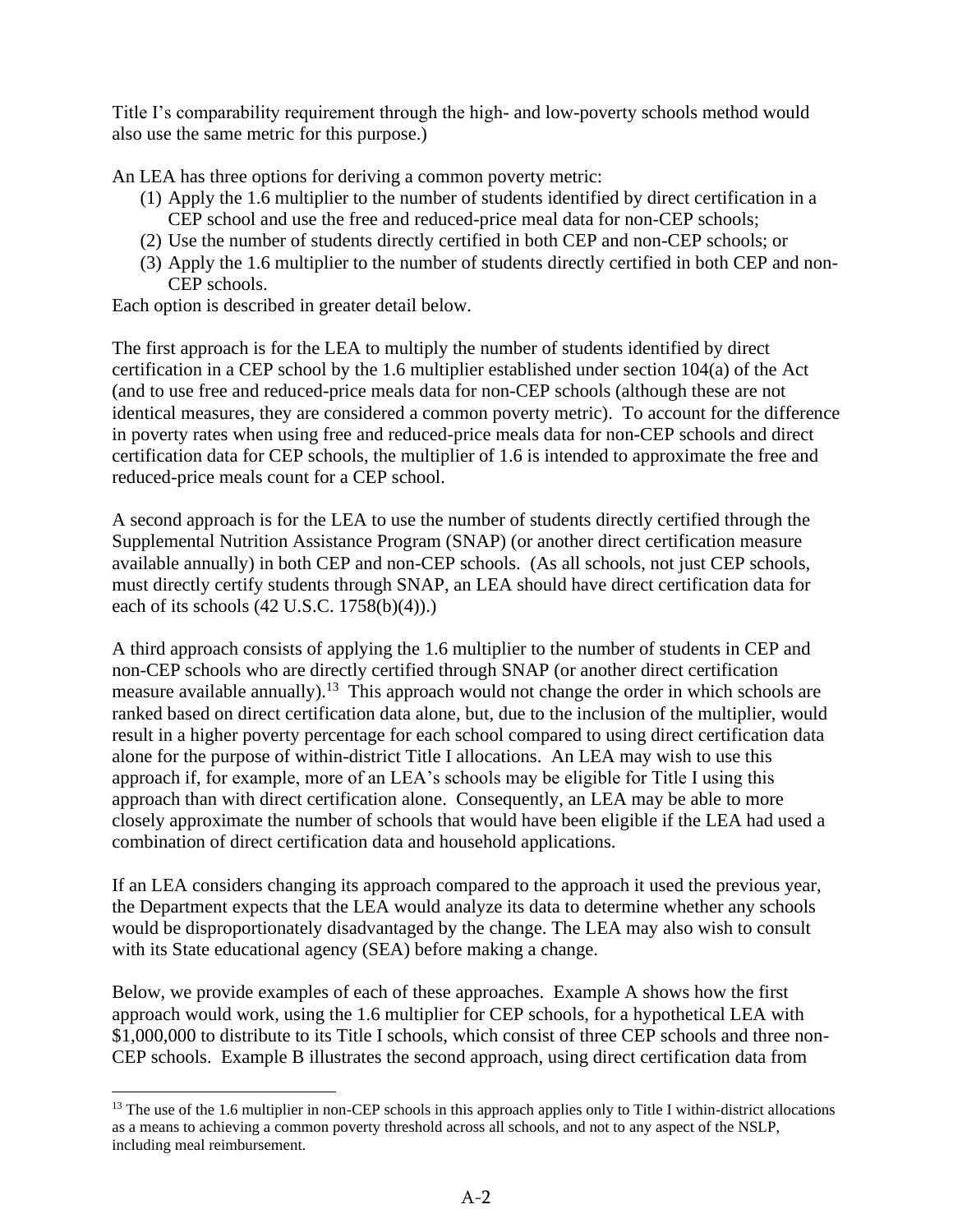SNAP for all schools in an LEA with two CEP schools and four non-CEP schools. As detailed in the table footnotes, two schools, Harding and Coolidge, are not eligible in Example B. Using the Example B schools and the same direct certification data for each school, Example C demonstrates the third approach by applying the 1.6 multiplier to the direct certification data for all schools. In this example, as detailed in the table footnotes, Harding is now eligible for Title I. Note also that, as illustrated in Examples A and C, the use of the 1.6 multiplier cannot result in a school's poverty count exceeding its enrollment.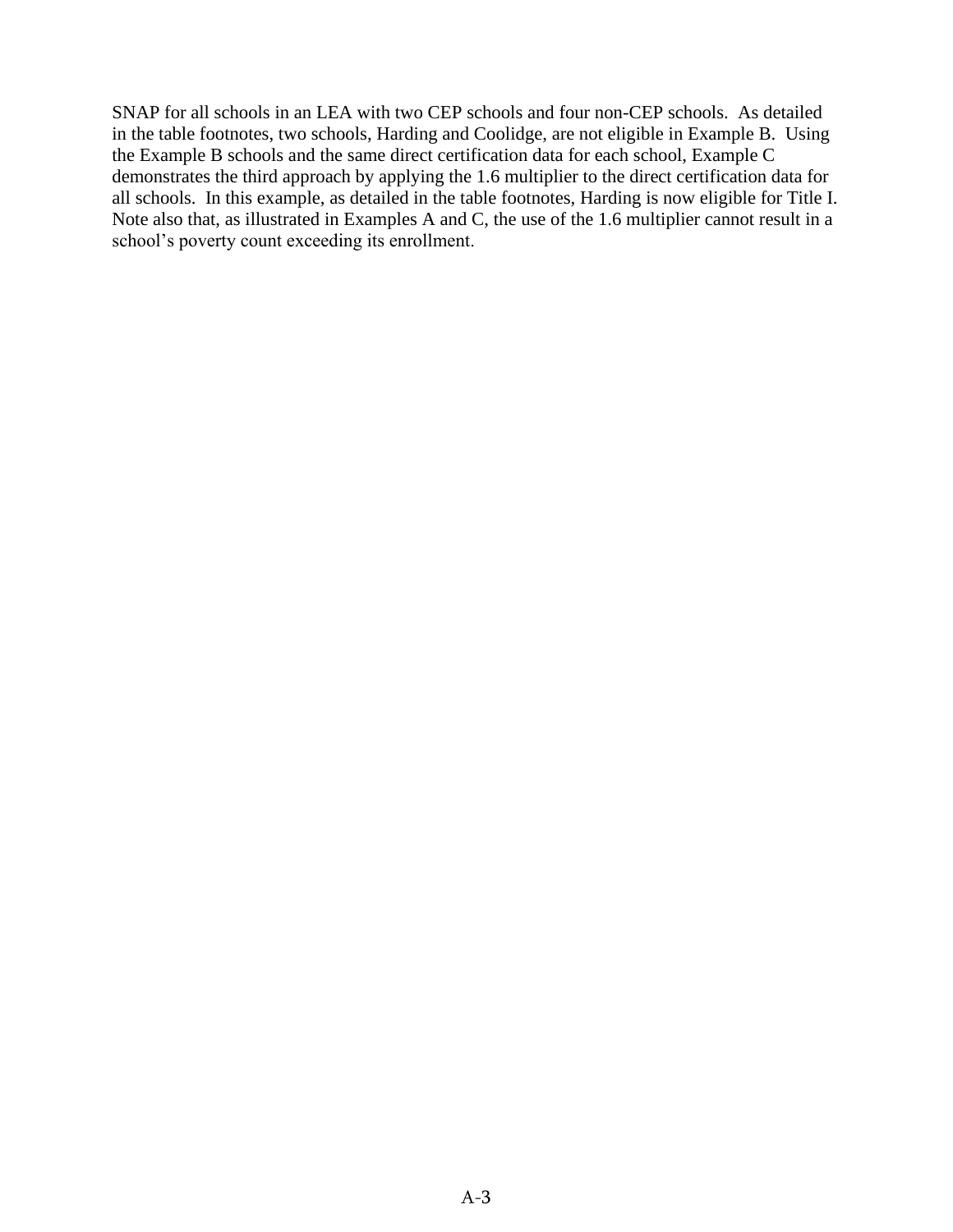#### **Example A**

#### **Within-District Title I Allocations in an LEA with a Combination of CEP Schools and Non-CEP Schools**

| Column 1       | Column 2                      | Column 3   | Column 4                                                         | Column 5                                                                                                                | Column 6                       | Column <sub>7</sub>                                           | Column 8                                                                                                  | Column 9                                           | Column 10                          |
|----------------|-------------------------------|------------|------------------------------------------------------------------|-------------------------------------------------------------------------------------------------------------------------|--------------------------------|---------------------------------------------------------------|-----------------------------------------------------------------------------------------------------------|----------------------------------------------------|------------------------------------|
| School         | <b>CEP</b><br>School<br>(Y/N) | Enrollment | <b>CEP Schools:</b><br>Identified<br>Students' Data <sup>1</sup> | Non-CEP Schools:<br><b>Economically Disadvantaged</b><br>Students Identified by Free<br>and Reduced-Price Meals<br>Data | 1.6<br>Multiplier <sup>2</sup> | <b>NSLP Count</b><br>Used to<br>Allocate Title I<br>Funds $3$ | Percentage of<br>Economically<br>Disadvantaged<br><b>Students for Title</b><br>I Allocations <sup>4</sup> | Per-Pupil<br>Amount<br>Used by<br>LEA <sup>5</sup> | Title I<br>Allocation <sup>6</sup> |
| Lincoln        |                               | 425        | 400                                                              | N/A                                                                                                                     | 1.6                            | 425                                                           | 100%                                                                                                      | \$500                                              | \$212,500                          |
| Washington     |                               | 500        | 297                                                              | N/A                                                                                                                     | 1.6                            | 475                                                           | 95%                                                                                                       | 500                                                | 237,500                            |
| Adams          |                               | 600        | 350                                                              | N/A                                                                                                                     | 1.6                            | 560                                                           | 93%                                                                                                       | 500                                                | 280,000                            |
| Jefferson      | N                             | 450        | N/A                                                              | 400                                                                                                                     | N/A                            | 400                                                           | 89%                                                                                                       | 450                                                | 180,000                            |
| Madison        | N                             | 400        | N/A                                                              | 200                                                                                                                     | N/A                            | 200                                                           | 50%                                                                                                       | 450                                                | 90,000                             |
| Monroe         | N                             | 500        | N/A                                                              | 100                                                                                                                     | N/A                            | 100                                                           | 20%                                                                                                       | N/A                                                |                                    |
| Total<br>$1 -$ | N/A                           | 2,875      | N/A                                                              | N/A                                                                                                                     | N/A                            | 2,160                                                         | 75%                                                                                                       | N/A                                                | \$1,000,000                        |

<sup>1</sup> The number of identified students must be determined at least once every four years for CEP schools. Moreover, the poverty data used will likely differ from other schools. For the CEP schools, the poverty data will be, for example, direct certification (Identified Students) data (e.g., SNAP or TANF) collected at least every four years times the multiplier. For other schools, the poverty data will be from household applications and direct certification data.

<sup>2</sup> The 1.6 multiplier applies only to a CEP school.

<sup>3</sup> For a CEP school, the Column 7 figure is equal to the lesser of (a) Column 4 x Column 6 or (b) Column 3. In other words, this number may not exceed the school's total enrollment. For the non-CEP schools, the Column 7 figure is equal to Column 5.

<sup>4</sup>Column 7 / Column 3.

<sup>5</sup> An LEA determines the per-pupil amount it will allocate to each school; no lower-ranked school may receive more per pupil than a higher-ranked school.

<sup>6</sup>Column 9 x Column 7 (Note: Monroe is ineligible for Title I funds because its poverty percentage is below both the LEA's average (Column 8 total row) and 35 percent.)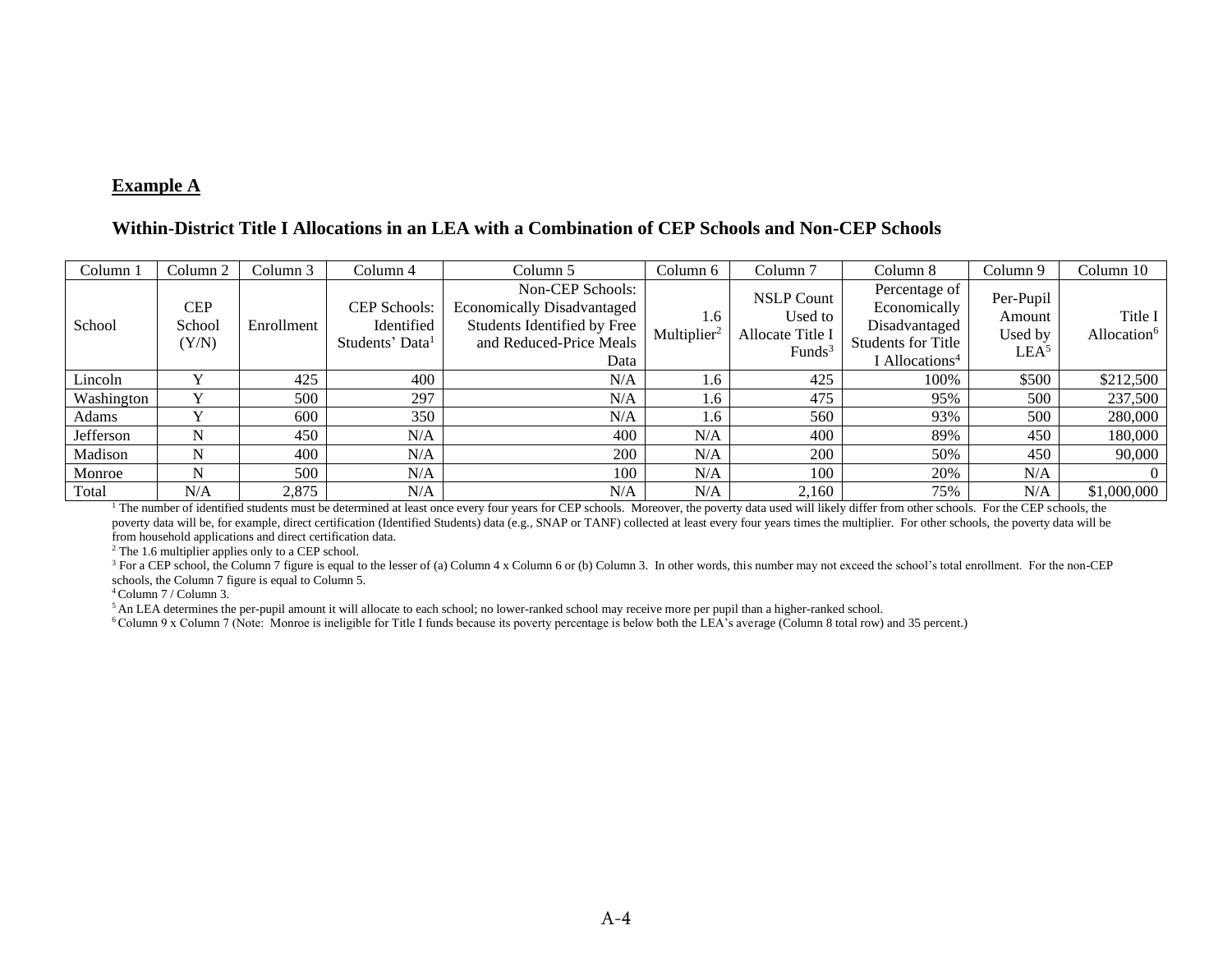#### **Example B**

# **Using Direct Certification Data Only for Within-District Title I Allocations in an LEA with a Combination of CEP Schools and Non-CEP Schools**

| Column 1  | Column 2   | Column 3   | Column 5<br>Column 4      |                                      | Column 6   | Column <sub>7</sub> |
|-----------|------------|------------|---------------------------|--------------------------------------|------------|---------------------|
|           |            | Enrollment | All Schools:              | Percentage of                        | Per-Pupil  |                     |
| School    | CEP School |            | Direct                    | Economically                         |            | Title I             |
|           | (Y/N)      |            | <b>Certification Data</b> | Disadvantaged Students               | Used by    | Allocation $3$      |
|           |            |            | Through SNAP <sup>1</sup> | for Title I Allocations <sup>2</sup> | <b>LEA</b> |                     |
| McKinley  | v          | 750        | 500                       | 67%                                  | \$540      | \$270,000           |
| Roosevelt | N          | 640        | 400                       | 63%                                  | 540        | 216,000             |
| Taft      | v          | 900        | 560                       | 62%                                  | 540        | 302,400             |
| Wilson    | N          | 675        | 400                       | 59%                                  | 529        | 211,600             |
| Harding   | N          | 500        | 150                       | 30%                                  | N/A        | $\theta$            |
| Coolidge  | N          | 750        | 100                       | 13%                                  | N/A        | $\theta$            |
| Total     | N/A        | 4,215      | 2,110                     | 50%                                  | N/A        | \$1,000,000         |

<sup>1</sup>The figures in Column 4 exclude, for the purposes of Title I ranking and serving of schools, household applications for free or reduced price meals for the non-CEP schools and direct certification from programs other than SNAP for all schools. (CEP schools are prohibited from collecting household applications.)

 $2$  Column 4 / Column 3.

<sup>3</sup>Column 4 x Column 6. (Note: Harding and Coolidge are ineligible for Title I funds because their poverty percentages are below both the LEA's poverty percentage (Column 5 total row) and 35 percent.)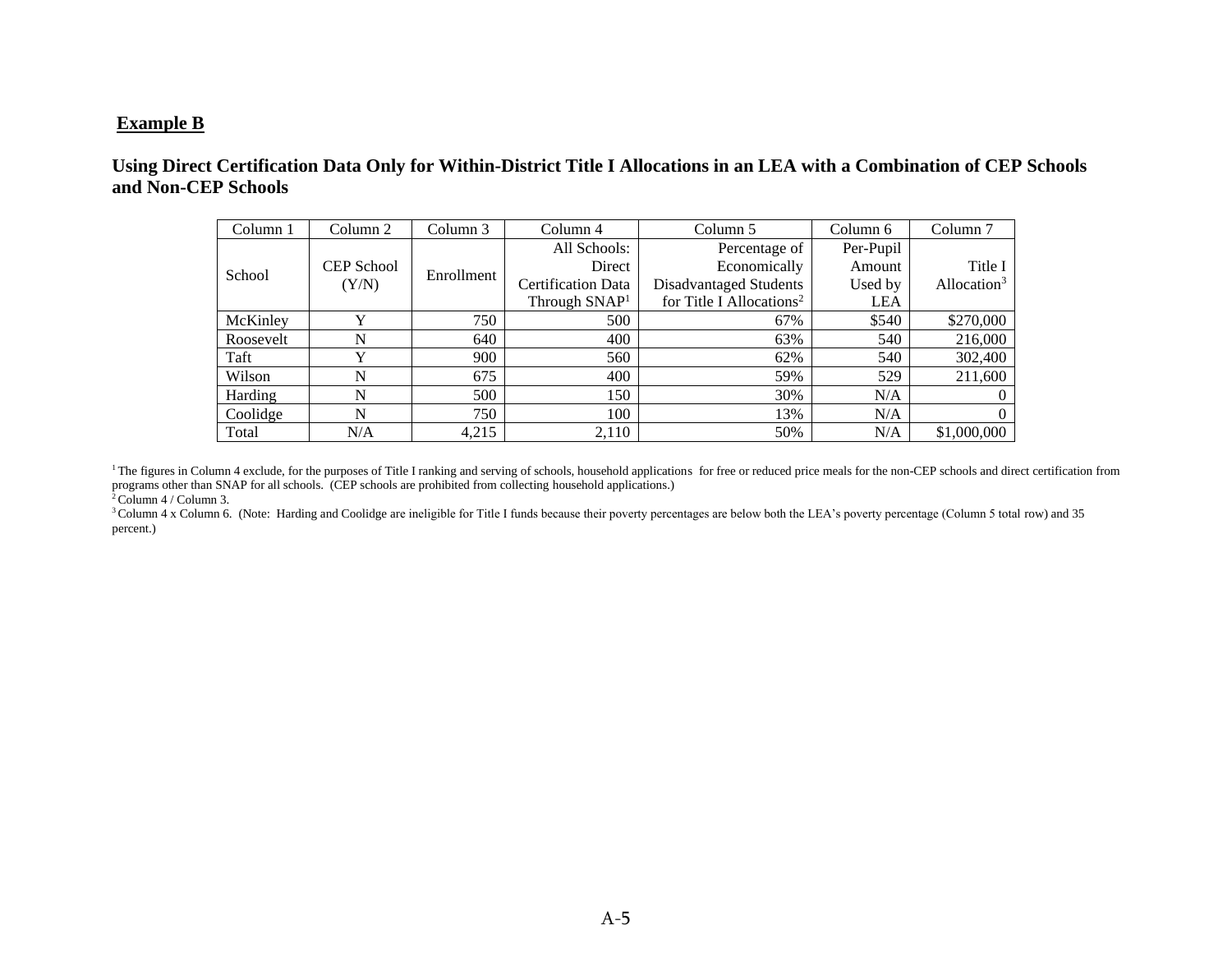#### **Example C**

## **Using Direct Certification Data and the 1.6 Multiplier in All Schools for Within-District Title I Allocations in an LEA with a Combination of CEP Schools and Non-CEP Schools**

| Column 1  | Column 2                   | Column 3   | Column 4                                                                      | Column 5          | Column 6                                                        | Column <sub>7</sub>                                                                             | Column 8                                     | Column 9                           |
|-----------|----------------------------|------------|-------------------------------------------------------------------------------|-------------------|-----------------------------------------------------------------|-------------------------------------------------------------------------------------------------|----------------------------------------------|------------------------------------|
| School    | <b>CEP</b> School<br>(Y/N) | Enrollment | All Schools: Direct<br><b>Certification Data</b><br>Through SNAP <sup>1</sup> | 1.6<br>Multiplier | Poverty Count<br>Used to Allocate<br>Title I Funds <sup>2</sup> | Percentage of<br>Economically<br>Disadvantaged Students<br>for Title I Allocations <sup>3</sup> | Per-Pupil<br>Amount<br>Used by<br><b>LEA</b> | Title I<br>Allocation <sup>5</sup> |
| McKinley  | $\mathbf v$                | 750        | 500                                                                           | 1.6               | 750                                                             | 100%                                                                                            | \$333.004                                    | \$250,000                          |
| Roosevelt | N                          | 640        | 400                                                                           | 1.6               | 640                                                             | 100%                                                                                            | 313.00                                       | 200,000                            |
| Taft      |                            | 900        | 560                                                                           | 1.6               | 896                                                             | 99%                                                                                             | 313.00                                       | 280,000                            |
| Wilson    | N                          | 675        | 400                                                                           | 1.6               | 640                                                             | 95%                                                                                             | 310.00                                       | 198,400                            |
| Harding   | N                          | 500        | 150                                                                           | 1.6               | 240                                                             | 48%                                                                                             | 298.33                                       | 71,600                             |
| Coolidge  | N                          | 750        | 100                                                                           | 1.6               | 160                                                             | 21%                                                                                             | N/A                                          | $\Omega$                           |
| Total     | N/A                        | 4,215      | 2,110                                                                         | N/A               | 3,326                                                           | 79%                                                                                             | N/A                                          | \$1,000,000                        |

<sup>1</sup>The figures in Column 4 exclude, for the purposes of Title I ranking and serving of schools, household application data for the non-CEP schools and direct certification from programs other than SNAP for all schools. (CEP schools are prohibited from collecting household applications.)

<sup>2</sup> The Column 6 figure is equal to the lesser of (a) Column  $\frac{4}{1}$  x Column 5 or (b) Column 3. In other words, this number may not exceed the school's total enrollment.

 $3$  Column 6 / Column 3.

<sup>4</sup> If the application of the 1.6 multiplier results in more than one school at 100 percent poverty, an LEA may allocate a higher per-pupil amount to the school with the larger percentage of directly certified students.

<sup>5</sup>Column 6 x Column 8. (Note: Unlike in Example B, Harding is now eligible for Title I funds because its poverty percentage is at least 35 percent; Coolidge remains ineligible for Title I funds because its poverty percentage is below both the LEA's average (Column 7 total row) and 35 percent.)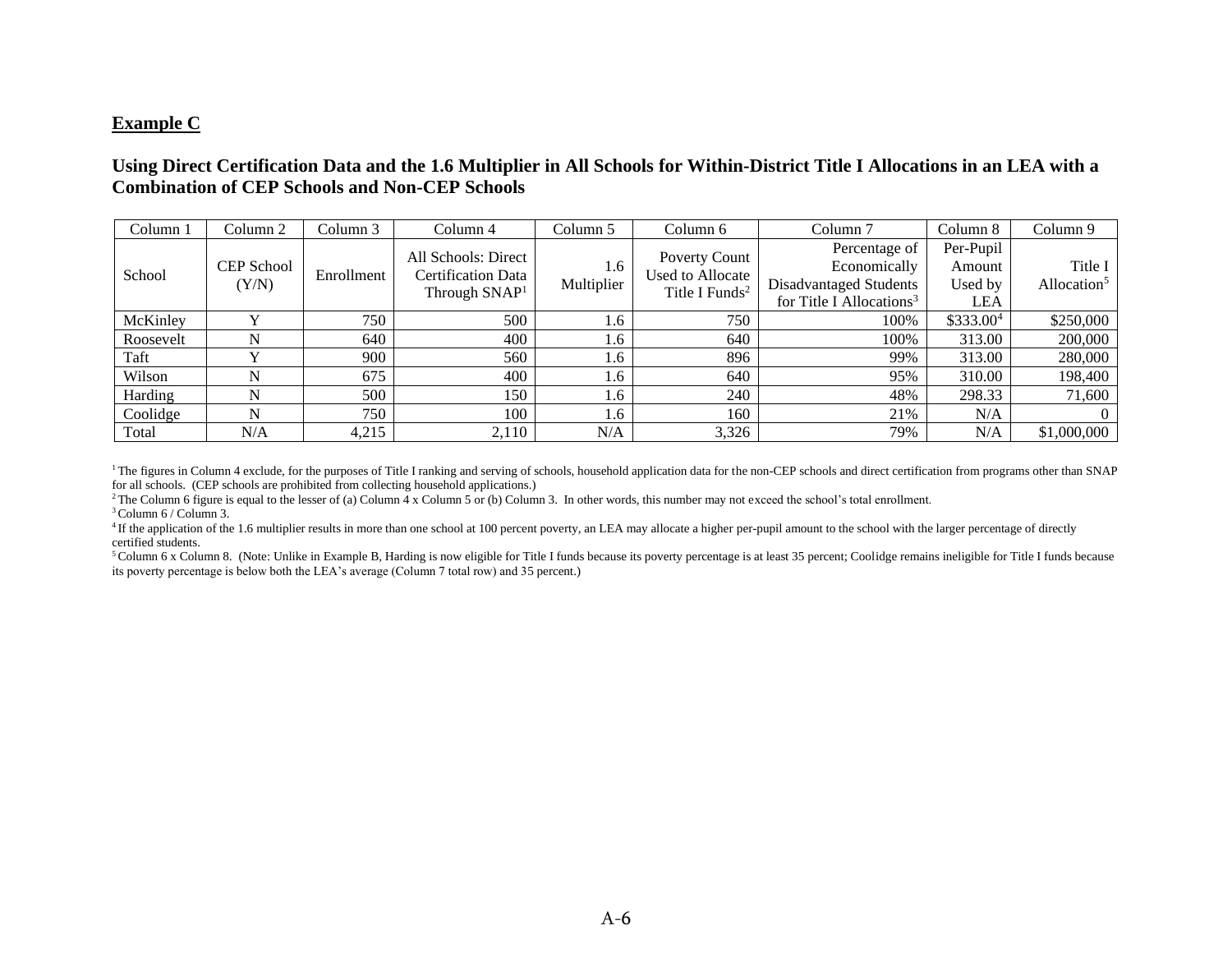# **If an LEA has all CEP schools, does it need to apply the 1.6 multiplier for Title I ranking and allocation purposes? (Question 19)**

No. If an LEA has all CEP schools, under ESEA section 1113(a)(3) through (5), the LEA may rank its schools by the percentage of directly certified students in each school, even though the multiplier is used to determine the United States Department of Agriculture (USDA) school meals reimbursement .

## **If the application of the 1.6 multiplier results in more than one school at 100 percent poverty, must an LEA allocate the same per-pupil amount to each of these schools? (Question 20)**

Not necessarily. At its discretion, an LEA may take into consideration the direct certification poverty percentage of each of these schools.

Generally, an LEA determines each Title I school's allocation by multiplying the number of lowincome students in the school by a per-student amount established by the LEA. Under 34 C.F.R. § 200.78(c), an LEA is not required to allocate the same per-pupil amount to each participating school, as long as it allocates higher per-pupil amounts for schools with higher concentrations of poverty than to schools with lower concentrations of poverty. In the case of an LEA that has more than one CEP school at 100 percent poverty by virtue of the 1.6 multiplier but the schools have different direct certification percentages, the LEA may allocate a greater per-pupil amount for the 100 percent school with the higher percentage of directly certified students because the direct certification data indicate that the school has a higher concentration of poverty than the other 100 percent schools. In other words, the direct certification data may be used to differentiate among multiple CEP schools with a 100 percent poverty rate. In order to differentiate among these schools based on the most current data, an LEA may wish to use annual direct certification data and update the rankings as appropriate even if the data are not updated during the four-year period for CEP reimbursement purposes.

To ensure that it complies with 34 C.F.R. § 200.78(c), an LEA must make sure that the 100 percent CEP schools receive at least as much per pupil as CEP and non-CEP schools with poverty rates below 100 percent. For instance, a non-CEP school with a 95 percent poverty rate may not receive more per-pupil funding than a CEP school with a 100 percent poverty rate by virtue of the 1.6 multiplier. If two CEP schools have the same direct certification rate, they must be provided the same per-pupil allocation.

The following table provides an example of an LEA with CEP and non-CEP schools in which the LEA is able to establish a different per-pupil allocation for two CEP schools with a 100 percent poverty rate by virtue of the 1.6 multiplier:

- ➢ School 1 and School 2 are CEP schools with percentages of low-income students of 100 percent by virtue of the 1.6 multiplier. As a result, they are ranked at the top of the LEA's poverty rankings.
- ➢ The LEA allocates a higher per-pupil amount to School 1 than School 2 on the basis of School 1's greater direct certification poverty percentage based on SNAP data (Column 5).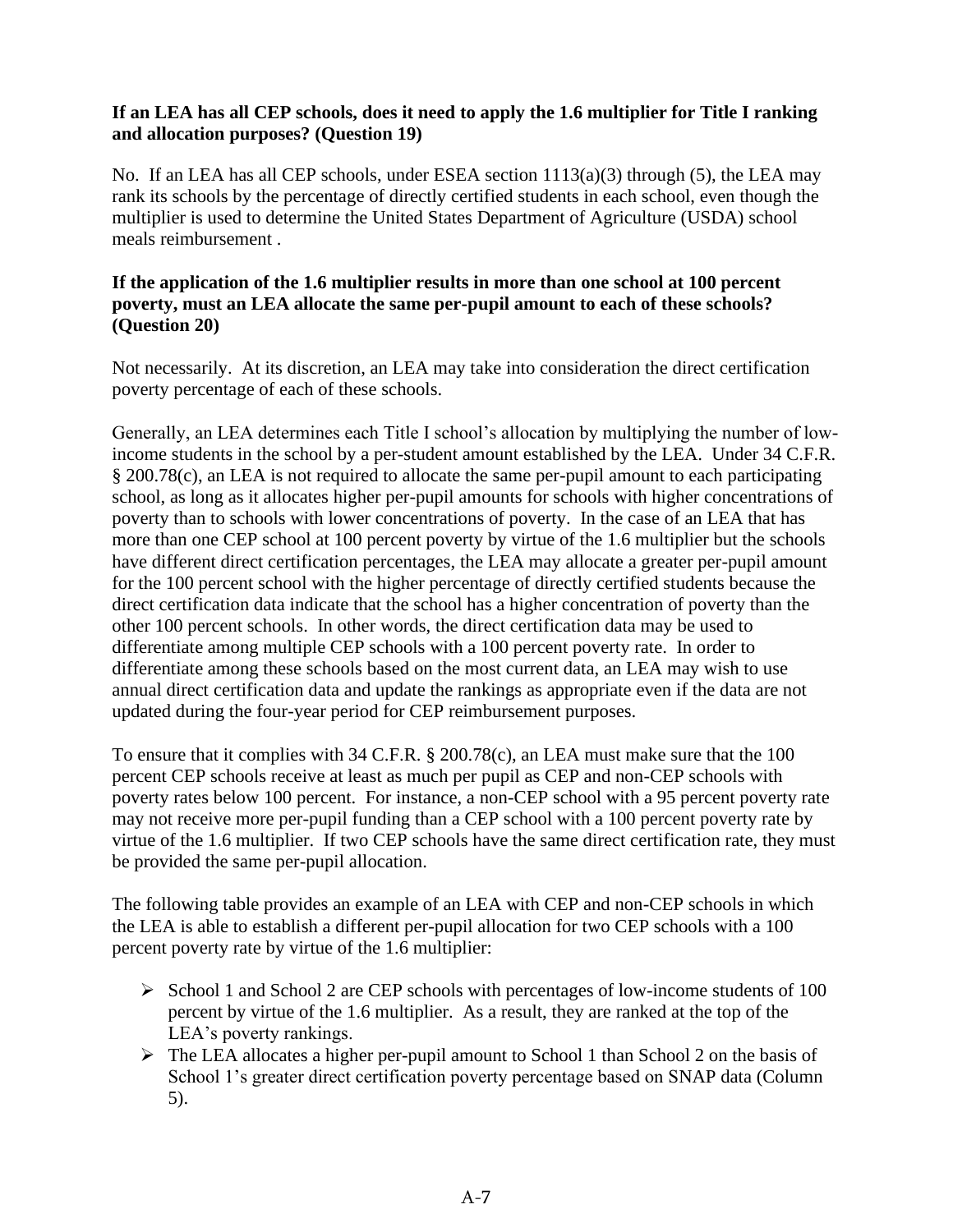$\triangleright$  The LEA ensures that School 2 receives at least as much per pupil as School 3 and School 4 because School 2's poverty percentage in Column 7, after application of the 1.6 multiplier, is larger than that of School 3 or School 4.

# Example

| Column 1 | Column <sub>2</sub>           | Column 3   | Column 4                                              | Column 5                                                              | Column 6                                                                                            | Column <sub>7</sub>                                                       | Column 8                           | Column 9              |
|----------|-------------------------------|------------|-------------------------------------------------------|-----------------------------------------------------------------------|-----------------------------------------------------------------------------------------------------|---------------------------------------------------------------------------|------------------------------------|-----------------------|
| School   | <b>CEP</b><br>School<br>(Y/N) | Enrollment | Number of<br><b>Students</b><br>Directly<br>Certified | Percentage<br>οf<br>Identified<br>Students in<br><b>CEP</b><br>School | Number of<br>Low-Income<br>Students for<br>Title I School<br>Allocation<br>Calculation <sup>1</sup> | Percentage of<br>Low-Income<br>Students for<br>Ranking Title<br>I Schools | Per-Pupil<br>Amount Used<br>by LEA | Title I<br>Allocation |
|          | Y                             | 500        | 400                                                   | 80%                                                                   | 500                                                                                                 | 100%                                                                      | \$750                              | \$375,000             |
|          |                               | 1500       | 1050                                                  | 70%                                                                   | 1500                                                                                                | 100%                                                                      | \$650                              | \$975,000             |
| 3        | N                             | 500        | 10                                                    | N/A                                                                   | $450^2$                                                                                             | 90%                                                                       | \$625                              | \$281,250             |
|          | Y                             | 500        | 250                                                   | 50%                                                                   | 400                                                                                                 | 80%                                                                       | \$625                              | \$250,000             |

# **Providing a Different Title I Per-Pupil Allocation to Two CEP Schools that Have a 100 Percent USDA Reimbursement Rate**

<sup>1</sup> For a CEP school, this figure is equal to the lesser of: (a) Column 3 or (b) Column 4 multiplied by 1.6.

<sup>2</sup> Poverty data are based on household applications and direct certification data.

# **If an LEA chooses to group CEP schools to determine the reimbursement rate from USDA, does each school in a group then have the same poverty percentage for Title I ranking and allocation purposes? (Question 21)**

No. Schools may be grouped to determine CEP eligibility and the USDA reimbursement rate. Under section 1113 of the ESEA, however, an LEA with an enrollment of at least 1,000 students must rank schools individually for ranking and allocation purposes. Thus, if an LEA groups schools in order for them to be eligible for CEP or to maximize CEP reimbursement, the LEA must still use the CEP data, either alone or multiplied by the 1.6 multiplier, for each individual school for Title I ranking and allocation purposes. For example:

School 1 has 425 enrolled students, of whom 400 are directly certified. By virtue of the 1.6 multiplier, the school's poverty rate is 100 percent (400 directly certified students x the 1.6 multiplier  $= 640$  (greater than the school's enrollment of 425 students)).

School 2 has 600 students, of whom 350 are directly certified. By virtue of the 1.6 multiplier, the school's poverty rate is 93 percent (350 directly certified students x the 1.6 multiplier  $= 560$ divided by the enrollment of  $600 = 93$  percent).

For USDA reimbursement, the LEA may combine the data for School 1 and School 2, resulting in a free reimbursement rate of 100 percent for the schools as a group. (The reimbursement rate is 100 percent because: 750 directly certified students divided by the enrollment of  $1,025 = 73.1$ percent x  $1.6 = 100$  percent meals reimbursed at the free rate.)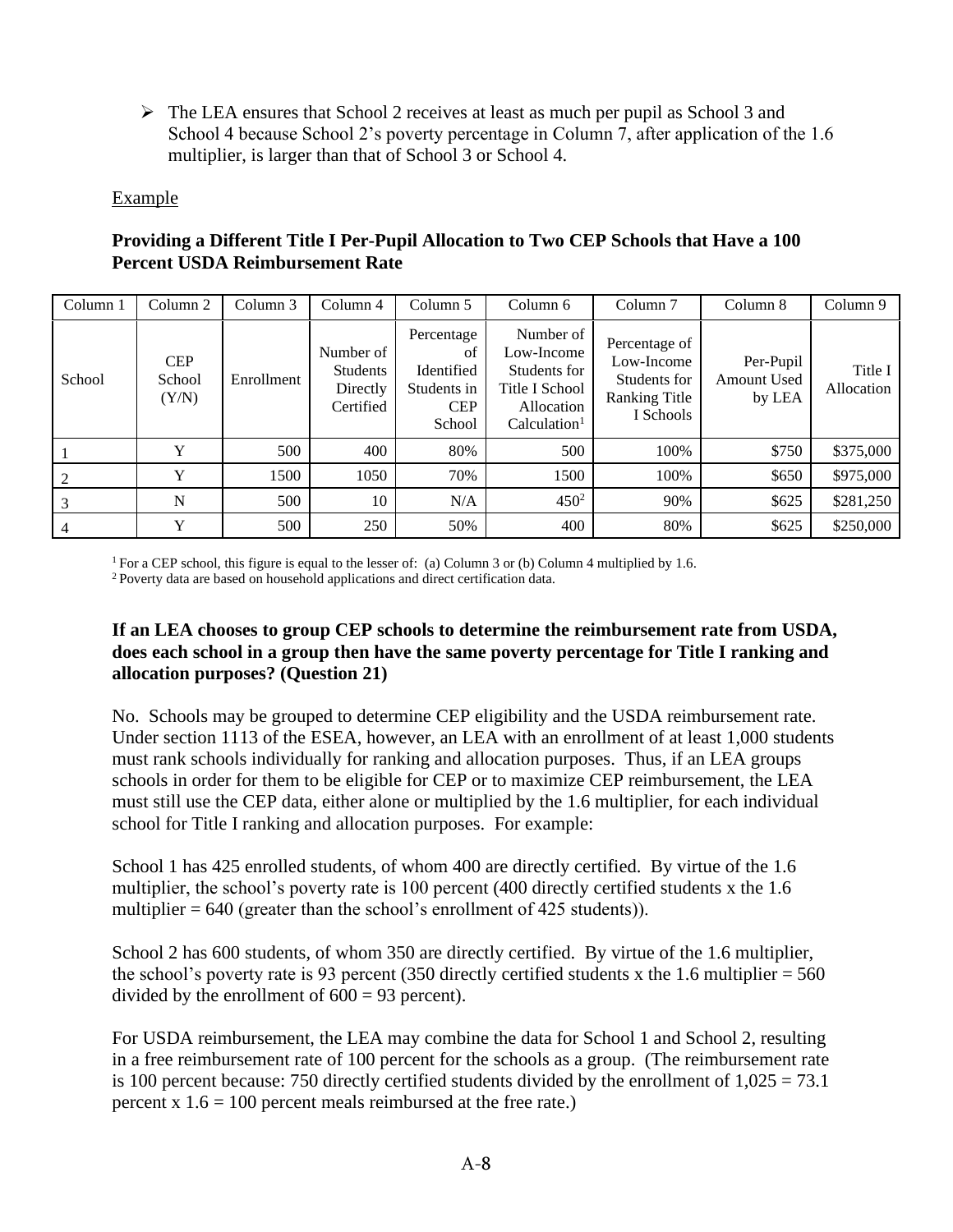For Title I ranking and allocation purposes, however, the LEA must use the individual school percentages (School  $1 = 100$  percent; School  $2 = 93$  percent).

# **If an LEA has traditionally established a cutoff above which Title I-eligible schools are served, does the LEA have any options if the use of CEP data increases the number of schools above the cutoff? (Question 22)**

Yes, an LEA has several options. One option, and perhaps the most straightforward option, is for an LEA to raise its cutoff point. (ESEA section 1113(a)(3) through (4)). For example, if an LEA's policy was to serve all schools above 60 percent poverty, the LEA could choose to serve schools above a higher poverty percentage (e.g., 67 percent).

For the sole purpose of within-district Title I allocations, a second option would be for an LEA to use, as authorized by section  $1113(a)(5)$  of the ESEA, another allowable poverty measure or combination of measures to rank its schools that might result in fewer schools above its cutoff.<sup>14</sup>

## **May an LEA with one or more CEP schools conduct its own survey to collect the equivalent of NSLP data from the CEP schools for Title I within-district allocations? (Question 23)**

Yes; however, the Department urges an LEA to consider this decision. One of the purposes of CEP is to reduce administrative burden. Conducting a survey just for Title I would add burden that may not be necessary because, in the case of an LEA that has one or more CEP schools, the LEA by definition already has poverty data from one of the permitted sources under section  $1113(a)(5)$  of the ESEA (NSLP data).

Should an LEA decide to carry out such a survey, the LEA may use the results for Title I withindistrict allocations as long as it is confident that the survey data are accurate and used consistently with the ranking and serving criteria in section 1113 of the ESEA, including the income cutoff for one or more of the programs listed in section 1113(a)(5). If an LEA carries out this type of survey, the LEA must ensure that it does not in any way indicate that the survey is required by the Department or USDA.<sup>15</sup> Additionally, if an LEA uses such a survey, for purposes of allocating funds to provide equitable services to eligible private school students it should consult with private school officials to determine whether to use the same or a similar survey to determine the number of private school children from low-income families who reside in a participating public school attendance area.

# **Under what circumstances may an LEA use Title I funds to conduct a local survey to identify students from low-income families? (Question 23a)**

An LEA must consider two primary factors before it uses Title I funds to pay for a local survey. First, in accordance with section 1118(b)(1) of the ESEA, if individual student data are required for State or local purposes, such as State funding formulas, and a survey is the only means of obtaining such data, an LEA must make State or local funds available for this activity. If these

<sup>&</sup>lt;sup>14</sup> The composite option in section 1113(a)(5) of the ESEA to establish a poverty percentage for a school applies only to the within-district Title I allocation process. For other Federal or non-Federal purposes, an LEA that uses a composite for within-district Title I allocations may be asked to report poverty figures for its schools that are determined differently (i.e., as defined by the specific data collection) than the method used in the composite. <sup>15</sup> USDA regulations do not allow school meal program funds to support an alternate application process.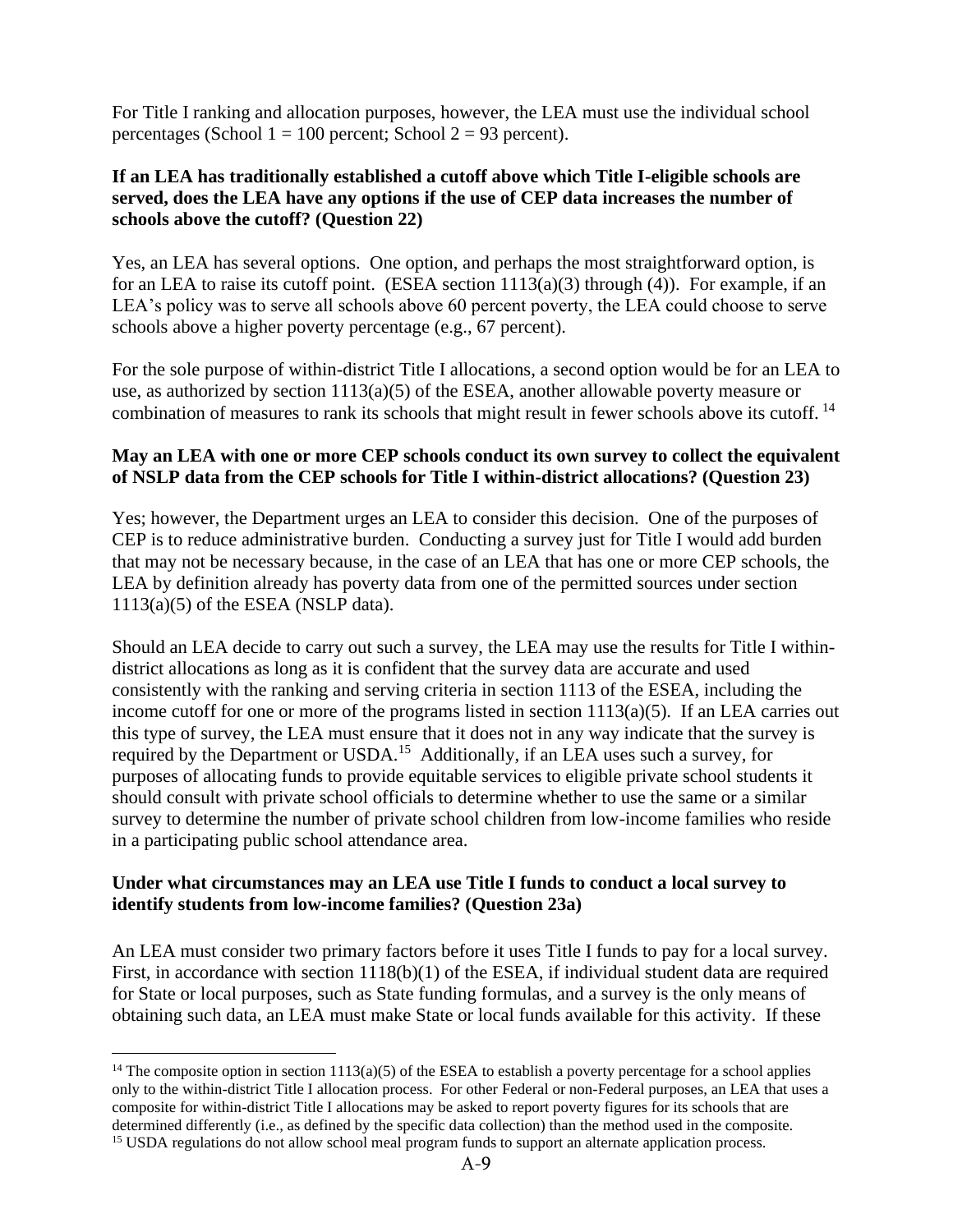funds are made available to conduct a survey to carry out a State or local requirement, there would be no need to use Title I funds for this purpose.

Second, 2 C.F.R. §§ 200.403(a) and 200.405 require, among other things, that the use of Title I funds be "necessary and reasonable for the performance of the Federal award" of Title I and be allocable to Title I. Whether a local survey is necessary to properly operate a Title I program depends on the factual circumstances within an LEA. SNAP data are available for every school, regardless of whether the school participates in CEP. Those data, however, may not always fully or accurately represent the concentration of poverty for all schools in an LEA. For example, if a school traditionally has had a disproportionately high number of students who are identified for NSLP participation through an annual household application instead of direct certification when compared to other school attendance areas in the LEA, a local survey in place of the annual household survey may be necessary to produce the most accurate poverty count for the school and prevent the school from losing Title I funds without any actual changes to the concentration of poverty in that school attendance area. In such circumstances, the LEA may be able to demonstrate that the use of Title I funds to conduct a local survey is necessary to the operation of its Title I program. Per 2 C.F.R. §§ 200.403(a) and 200.404, the LEA must also demonstrate that the costs of conducting a local survey are reasonable.

To the extent an LEA demonstrates it is necessary and reasonable to conduct a local survey for Title I purposes and uses only Title I funds for the survey, the LEA may not use data from the survey for non-Title I purposes, unless such non-Title I use is incidental (e.g., identifying students for exemption from Advance Placement testing fees) (see 2 C.F.R. §§ 200.403(a) and 200.405)). If an LEA has substantial or multiple local needs for poverty data from a local survey in addition to its Title I needs, the LEA must allocate its survey costs between Title I funds and non-Federal sources so that the costs assigned to Title I are allocable (2 C.F.R. § 200.405).

USDA guidance [\(Community Eligibility Provision: Guidance and Updated Q&As | Food and](https://www.fns.usda.gov/cn/community-eligibility-provision-guidance-and-updated-qas-1)  [Nutrition Service \(usda.gov\)\)](https://www.fns.usda.gov/cn/community-eligibility-provision-guidance-and-updated-qas-1) indicates that the original identified student percentage and reimbursement rate, based on April 1 data from the year before CEP implementation, is generally valid for four school years. If the identified student percentage increases during the four-year cycle, the LEA may begin a new cycle.

# **How should an LEA with CEP and non-CEP schools that collects NSLP household applications for non-CEP schools at a different point during the year consider this difference in timing? (Question 24)**

An LEA in this situation has three options.

First, the LEA might use CEP data from April 1 for the CEP schools and NSLP data for the non-CEP schools from another time as long as both periods occur in the same school year. A non-CEP school's data generally include a combination of directly certified students and students who are eligible through the household application.

Second, if compatible with the implementation of NSLP and the timing of submitting a Title I plan to its SEA for the following school year, an LEA might use its count of household applications and access direct certification data for a non-CEP school on approximately April 1.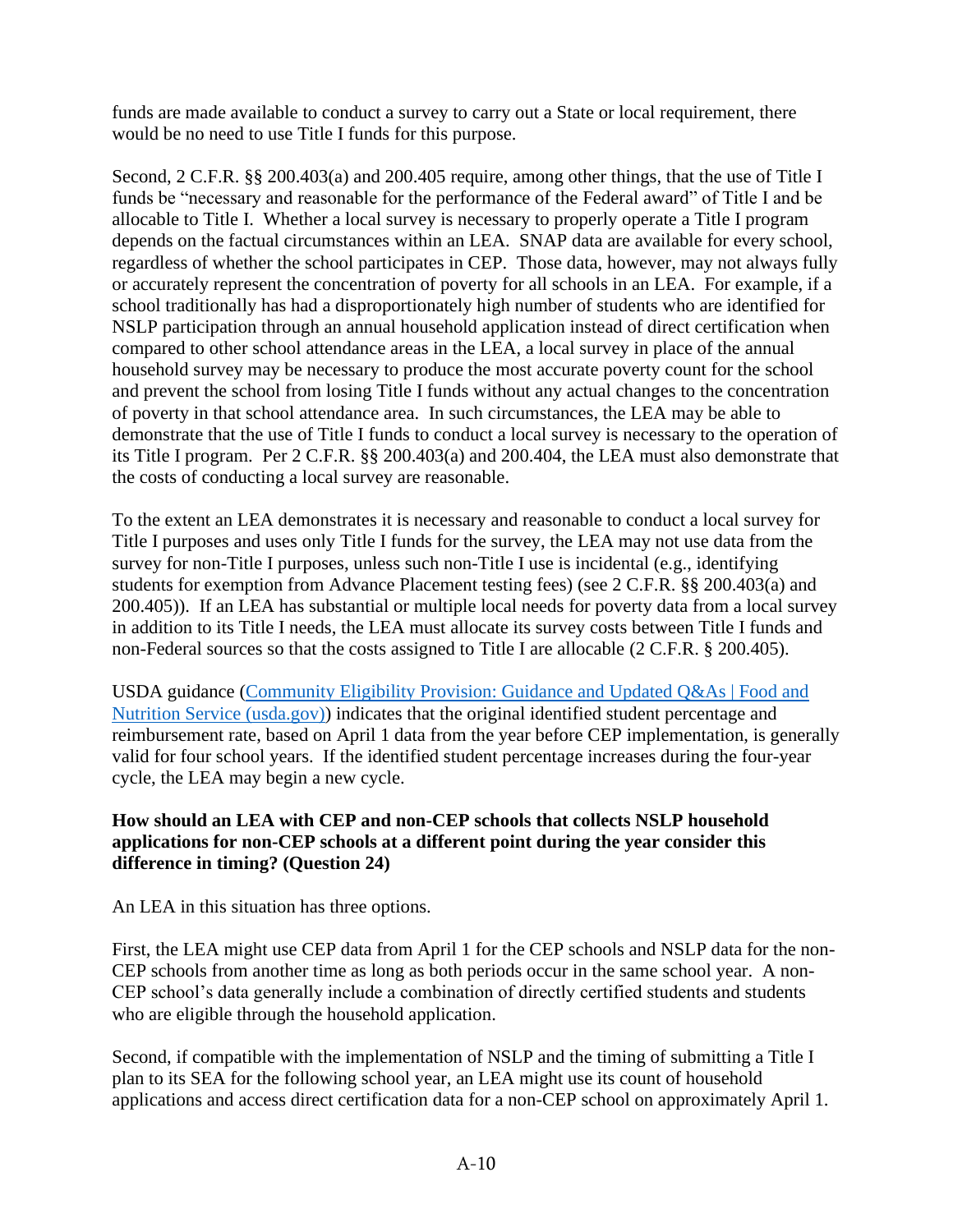Third, for Title I purposes only, an LEA might access direct certification data for CEP schools on approximately the same date during the school year as it accesses these data for, and collects household applications from, non-CEP schools (while also still accessing the direct certification data as of April 1 for USDA CEP purposes). Thus, under this third option, the LEA would still use April 1 as the date for calculating a CEP school's USDA reimbursement rate but would use the date when the data were accessed for Title I to establish the school's poverty percentage and number of low-income students for Title I purposes. For example, if on October 31, 2018 (the date the school's LEA collects NSLP data for non-CEP schools), 60 percent of a CEP school's students are directly certified and then on April 1, 2019, 62.5 percent of a CEP school's students are directly certified, the school's poverty percentage for Title I within-district allocations would be 96 percent (60.0 percent x the 1.6 multiplier) whereas its USDA NSLP reimbursement at the free rate would be 100 percent (62.5 percent x the 1.6 multiplier).

In following any of the above options, if an LEA uses the identified students' count from an earlier year within the permitted four-year period for NSLP reimbursement for CEP schools, the LEA would not be required to change the poverty percentages of the CEP schools during this time period for Title I purposes unless the LEA were to use a different poverty measure to allocate Title I funds. (ESEA section  $1113(a)(5)(A)$ ). During this time the poverty percentages of the non-CEP schools for Title I purposes will likely change due to the availability of updated household application and identified students' data.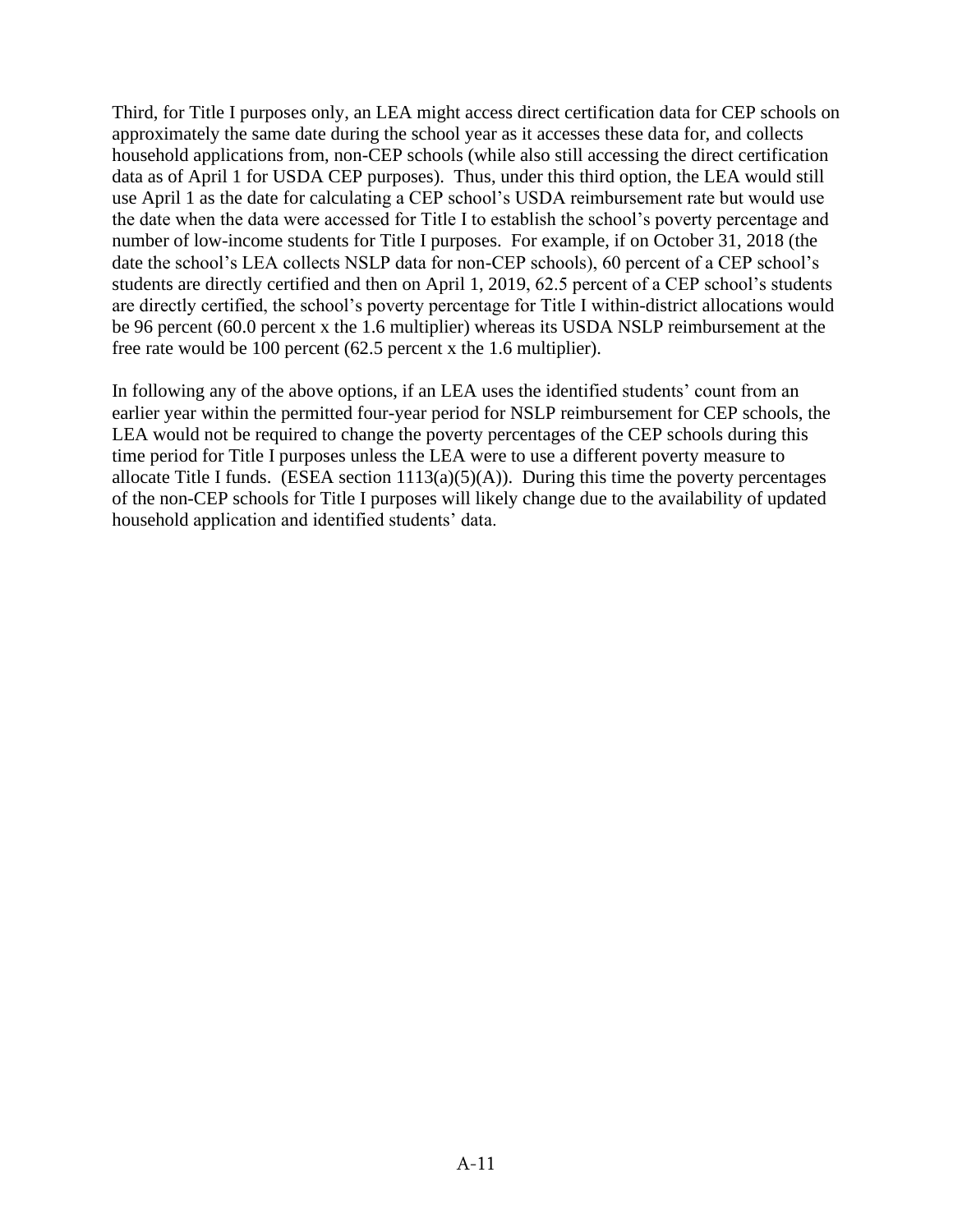# <span id="page-32-0"></span>APPENDIX B: QUESTIONS AND ANSWERS ABOUT WITHIN-DISTRICT ALLOCATIONS AND NEWLY OPENED OR SIGNIFICANTLY EXPANDED CHARTER SCHOOLS

NOTE: These question and responses are reprinted, with minor updates for dates and citations, from relevant sections of the Department's How Does a State or Local Educational Agency Allocate Funds to Charter Schools That are Opening for the First Time or Significantly Expanding Their Enrollment (December 2000), available at: [www2.ed.gov/policy/elsec/guid/cschools/cguidedec2000.pdf.](https://www2.ed.gov/policy/elsec/guid/cschools/cguidedec2000.pdf) The question number from the original guidance is provided in parentheses for the reader's awareness.

# **Does an LEA have flexibility in obtaining poverty data for charter schools that are opening for the first time or significantly expanding their enrollment? (Question 55)**

Yes. The following are examples of how an LEA may exercise flexibility in obtaining poverty data for new or expanding charter schools. (ESEA section 4306 and 34 C.F.R part 76, subpart  $H$ :

- (a) If enrollment and poverty data for a new or expanding charter school are not available at the same time that such data are collected for other public schools within the LEA (e.g., the charter school has not yet opened or expanded), an LEA may use the same data collected at a different time of the year to determine the charter school's eligibility for, and allocation of, Title I funds. For example, an LEA that uses enrollment and free-lunch data collected in October 2019 to determine allocations for the 2020-2021 school year may use charter school data collected at a later date to determine the public charter school's Title I eligibility and allocation.
- (b) If an LEA uses poverty data that are not available for a charter school, such as FRPL data, the LEA has several options:
	- (1) The LEA may use poverty data for children attending a new or expanding charter school that are from a different source than the data it uses for other public schools within the LEA, so long as the income level for both sources is generally the same. For example, charter school officials may be able to produce an equivalent count of children eligible for free and reduced-price lunches using sources of poverty data other than FRPL data, such as a survey of parents or State programs under Title IV of the Social Security Act;
	- (2) If complete actual data are not available, the LEA may extrapolate the number of children from low-income families in a new or expanding charter school from actual data on a representative sample of children in the charter school. The sample size should be large enough to draw a reasonable conclusion that the poverty estimate is accurate; or
	- (3) The LEA may obtain the number of children from low-income families in a new or expanding charter school by correlating sources of data–that is, by determining the proportional relationship between two sources of data on children from low-income families in regular public schools and applying that ratio to a known source of data on children from low-income families in a charter school.